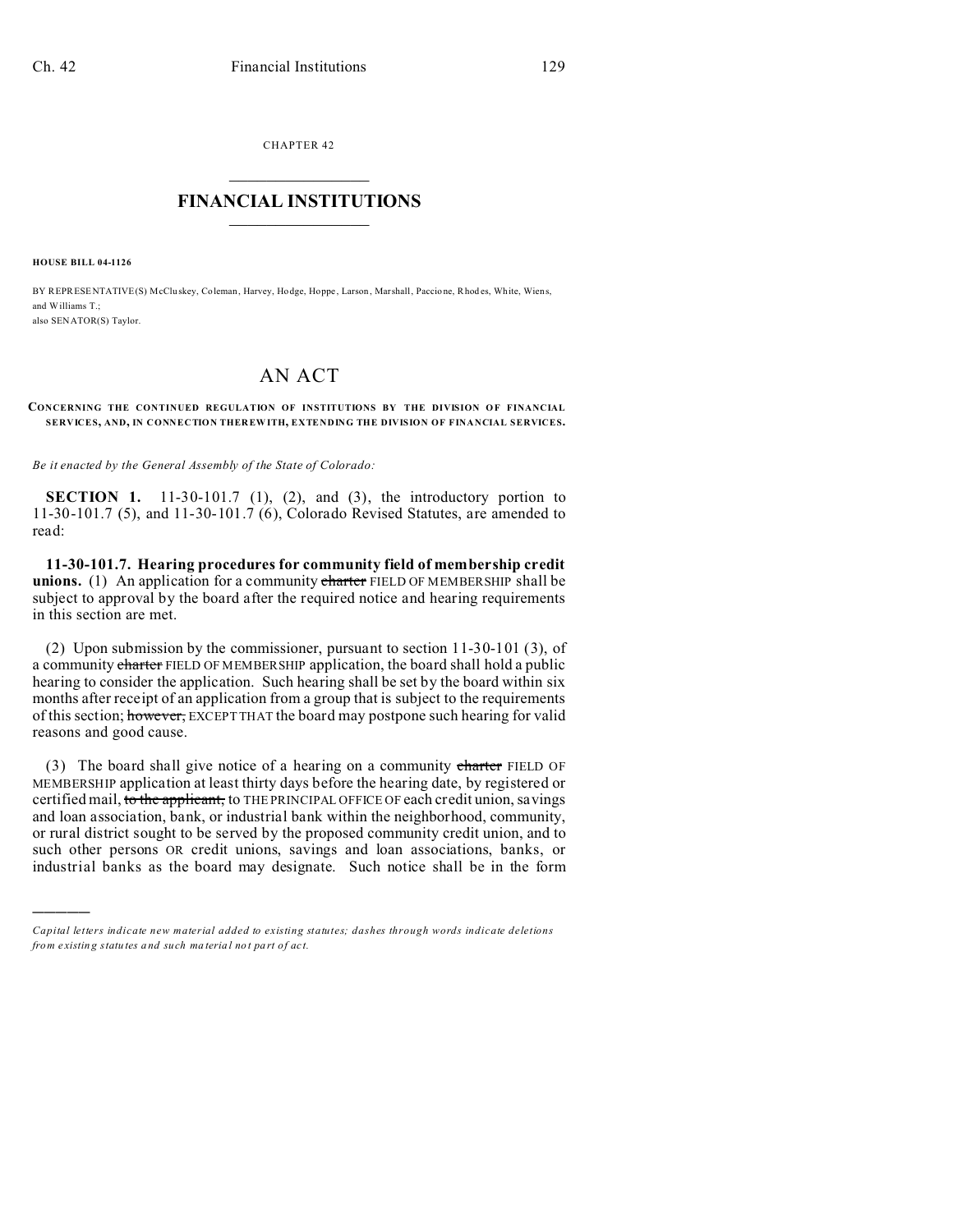130 Financial Institutions Ch. 42

prescribed by the board and shall include the names of the incorporators, the name and location of the proposed community credit union, the date, time, and place of the hearing, and a statement that the application and proposed or amended articles of incorporation and proposed bylaws are available for inspection in the office of the board. The board shall also cause such notice to be published at least once, not less than twenty days prior to the hearing date, in a newspaper of general circulation within the neighborhood, community, or rural district in which the proposed credit union is to be located. Notwithstanding any other provisions in this section to the contrary, if the board has given the required notice of a hearing and as of the tenth day prior to the hearing has received no written protest against such application, the board may grant such charter COMMUNITY FIELD OF MEMBERSHIP without a hearing if the applicants are known to the board.

(5) Within ninety days following the conclusion of a hearing, the board shall issue a written order granting a charter COMMUNITY FIELD OF MEMBERSHIP if the board finds:

(6) A credit union seeking to establish a community charter FIELD OF MEMBERSHIP as part of a conversion from a federal to a state charter is subject to the notice and hearing requirements of this section.

**SECTION 2.** 11-30-104 (1) (m) and (1) (n), Colorado Revised Statutes, are amended to read:

**11-30-104. Powers.** (1) A credit union has the following powers to:

(m) Make loans to, or permit the assumption of loans by, officers or employees of the division who are members of the credit union; notwithstanding the provisions of section 11-102-501;

(n) Participate with other credit unions, credit union organizations, or financial organizations in making loans to credit union members as determined by the board of directors of the credit union originating such a loan WHEN THE BORROWER IS A MEMBER OF EITHER THE CREDIT UNION ORIGINATING THE LOAN OR THE CREDIT UNION PURCHASING A PARTICIPATION INTEREST IN THE LOAN;

**SECTION 3.** The introductory portion to 11-30-106 (8) (a) (I), Colorado Revised Statutes, is amended to read:

**11-30-106. Examinations - reports - powers of commissioner.** (8) (a) (I) The commissioner may suspend or remove any director, officer, or employee of a credit union who in the opinion of the commissioner WHEN THE COMMISSIONER DETERMINES SUCH PERSON has:

**SECTION 4.** 11-30-109 (1) (h), Colorado Revised Statutes, is amended to read:

**11-30-109. Directors and officers - compensation.** (1) At its first meeting after the annual election, the board of directors shall elect from its own number an executive officer, who may be designated as chair of the board or president; a vice-chair of the board or one or more vice-presidents; a treasurer; and a secretary. The offices of secretary and treasurer may be combined into one office known as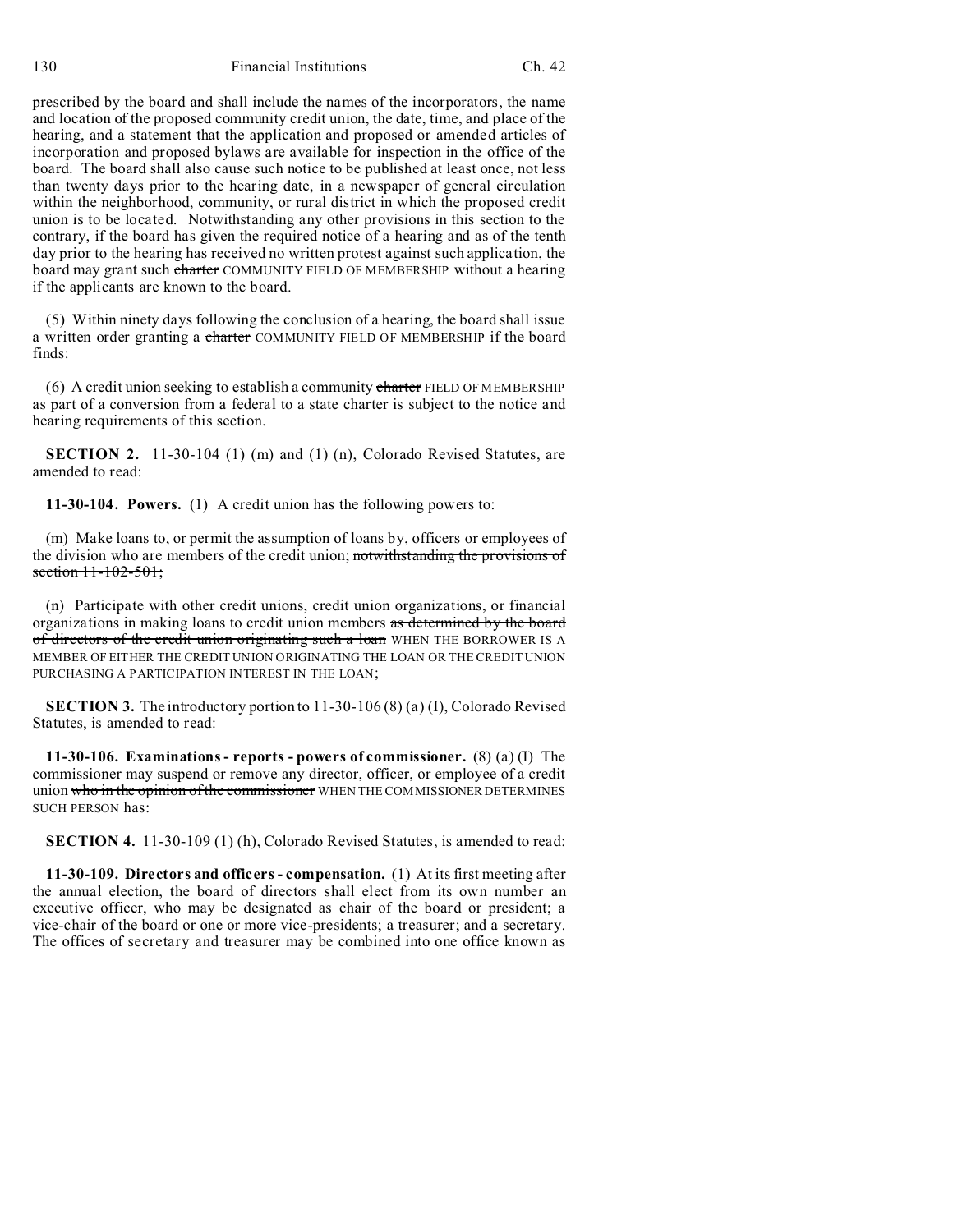secretary-treasurer. The persons so elected shall be the executive officers of the corporation. The board of directors shall be responsible for the general management of the affairs of the credit union, and more specifically to:

(h) Permit the destruction of old records and files after a period of six years has elapsed or after the same have been recorded on microfilm or other reproduction process MAINTAIN RECORDS PURSUANT TO RULES PROMULGATED BY THE FINANCIAL SERVICES BOARD CONCERNING HOW LONG RECORDS SHOULD BE RETAINED AND IN WHAT MANNER;

**SECTION 5.** 11-30-108, Colorado Revised Statutes, is amended to read:

**11-30-108. Elections.** At the annual meeting, or by other proper balloting within thirty days before and twenty days after the annual meeting, the credit union members shall elect from the membership a board of directors of not less than five members. elect a supervisory committee of not less than three members or authorize the board of directors to appoint A supervisory committee of not less than three members and elect a credit committee of not less than three members or authorize the board of directors to appoint a credit officer or a credit committee of not less than three members A CREDIT OFFICER SHALL BE ELECTED BY THE CREDIT UNION MEMBERS OR APPOINTED BY THE BOARD OF DIRECTORS AS PROVIDED IN THE BYLAWS OF THE CREDIT UNION. All such persons shall hold office for such terms respectively as the bylaws provide and until successors are elected or appointed and qualify. In addition, one or more alternate members of the credit committee may be elected by the credit union members or appointed by the board of directors to serve in the absence of members of the credit committee. No member shall hold more than one elected office simultaneously. A record of the names and addresses of the members of the board and such committees, such alternates, and the officers shall be filed with the commissioner within twenty days after their election or appointment.

**SECTION 6.** 11-30-116, Colorado Revised Statutes, is amended to read:

**11-30-116. Loans.** A credit union may make loans to members subject to the provisions of this article and the bylaws of the credit union. A borrower may repay his A loan in whole or in part any day the office of the credit union is open for business. except that, if a loan is secured by an interest in real property, the credit union may require that any partial prepayments be made on the date monthly installments are due and be in the amount of that part of one or more monthly installments which would be applicable to principal. A credit union may make loans to its own directors, credit officers, or members of its own supervisory committee or credit committee, but no such loan or aggregate of loans to any one director, credit officer, or committee member which THAT exceeds twenty thousand dollars plus pledged shares may be made unless approved by the board of directors.

**SECTION 7.** 11-30-117, Colorado Revised Statutes, is amended to read:

**11-30-117. Reserves.** (1) At the end of each accounting period the gross income shall be determined. From this amount there shall be set aside, as a regular reserve against losses on loans and against such other losses as may be specified in regulations prescribed under this article, sums in accordance with the following schedule: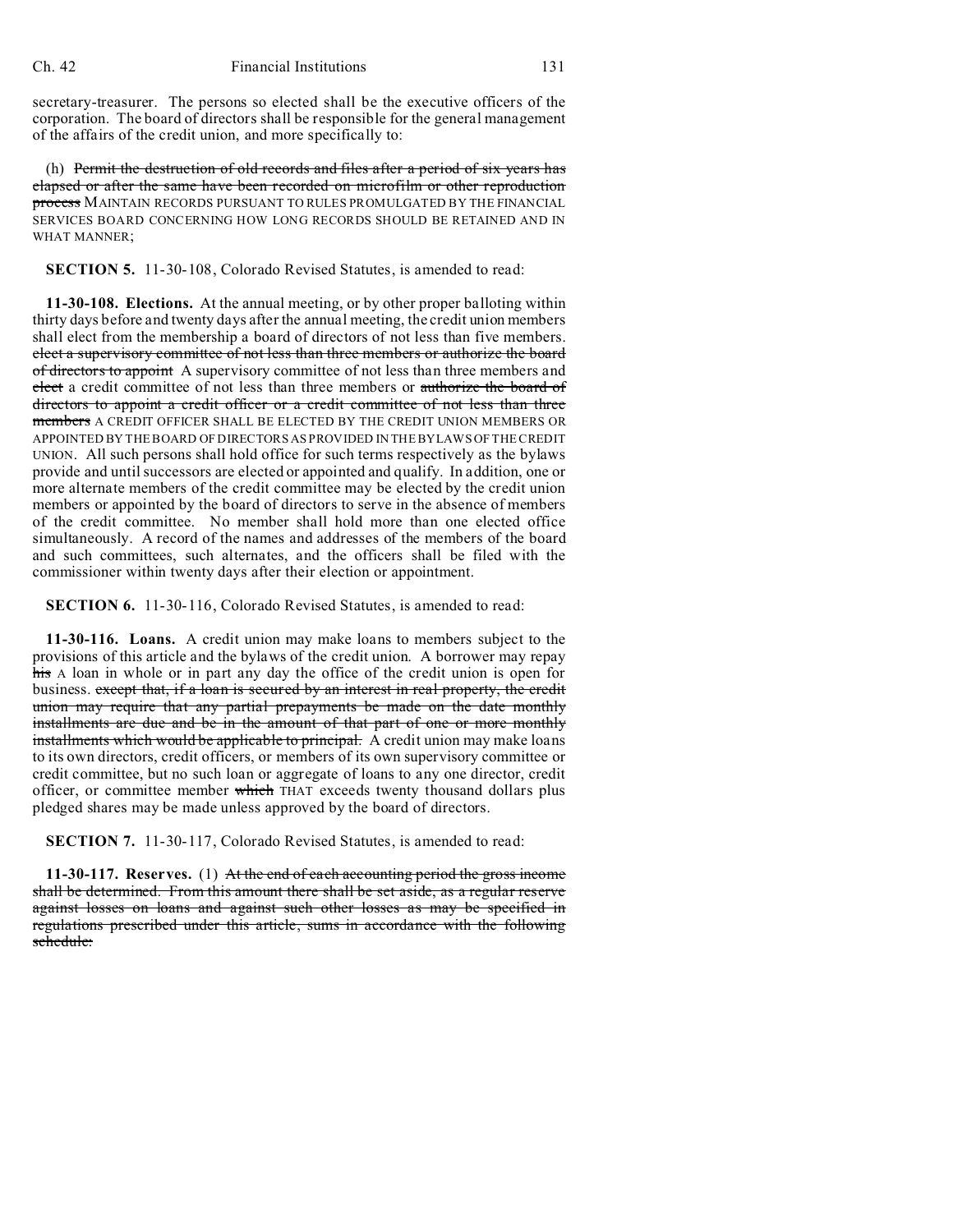(a) A credit union in operation for four or more years and having assets of five hundred thousand dollars or more shall set aside ten percent of gross income until the regular reserve shall equal four percent of the total of outstanding loans and risk assets, then five percent of gross income until the regular reserve shall equal ten percent of the total of outstanding loans and risk assets.

(b) A credit union in operation less than four years or having assets of less than five hundred thousand dollars shall set aside ten percent of gross income until the regular reserve shall equal seven and one-half percent of the total of outstanding loans and risk assets, then five percent of gross income until the regular reserve shall equal ten percent of the total of outstanding loans and risk assets.

(c) Whenever the regular reserve falls below the stated percent of the total of outstanding loans and risk assets, it shall be replenished by regular contributions in such amounts as may be needed to maintain the stated reserve goals.

(2) The commissioner may decrease the reserve requirement set forth in subsection (1) of this section when in his opinion such a decrease is necessary or desirable. The commissioner BOARD may also require special reserves to protect the interest of members either by general rules, and regulations or INCLUDING RESERVE REQUIREMENTS FOR ANY PRIVATELY INSURED CREDIT UNION. IN ADDITION, THE COMMISSIONER MAY REQUIRE SPECIAL RESERVES by an order directed to an individual credit union in any special case.

**SECTION 8.** 11-30-117.5 (4), Colorado Revised Statutes, is amended to read:

**11-30-117.5. Share insurance required.** (4) Neither the commissioner, nor the commissioner's deputy, nor any other person appointed by the commissioner, shall divulge any information acquired in the discharge of the person's duties, except insofar as the same may be rendered necessary by law or under order of court in an action involving the division or in criminal actions; except that any party entitled to appear in a hearing on an application for a community credit union charter shall have access to the applicant's proposed articles or amended articles of incorporation, application for charter, and proposed bylaws. The commissioner may make available reports of condition and examination findings FURNISH INFORMATION AS TO THE CONDITION OF A CREDIT UNION to the national credit union administration board, to any qualified insuring organization, to any liquidating agent appointed by the commissioner, A FEDERAL HOME LOAN BANK, A FEDERAL RESERVE BANK, THE DIVISION OF BANKING, THE EXECUTIVE DIRECTOR OF THE DEPARTMENT OF REGULATORY AGENCIES, or to any department or division of any other state having supervisory authority over credit unions, and may accept any report of examination made on behalf of such board, organization, liquidating agent, department, or division. In addition, the board, the commissioner, and their respective designees may exchange information obtained by the division as to possible criminal violations of ANY law relating to the activities of a credit union with the appropriate law enforcement agencies. Notwithstanding any provision of this article to the contrary, the commissioner may disclose any information in the records of the division or acquired by the commissioner in the discharge of the commissioner's duties that is available from the national credit union administration board or the disclosure of which has been specifically authorized by the board of directors of the credit union to which such information relates. Nothing in this section shall be construed to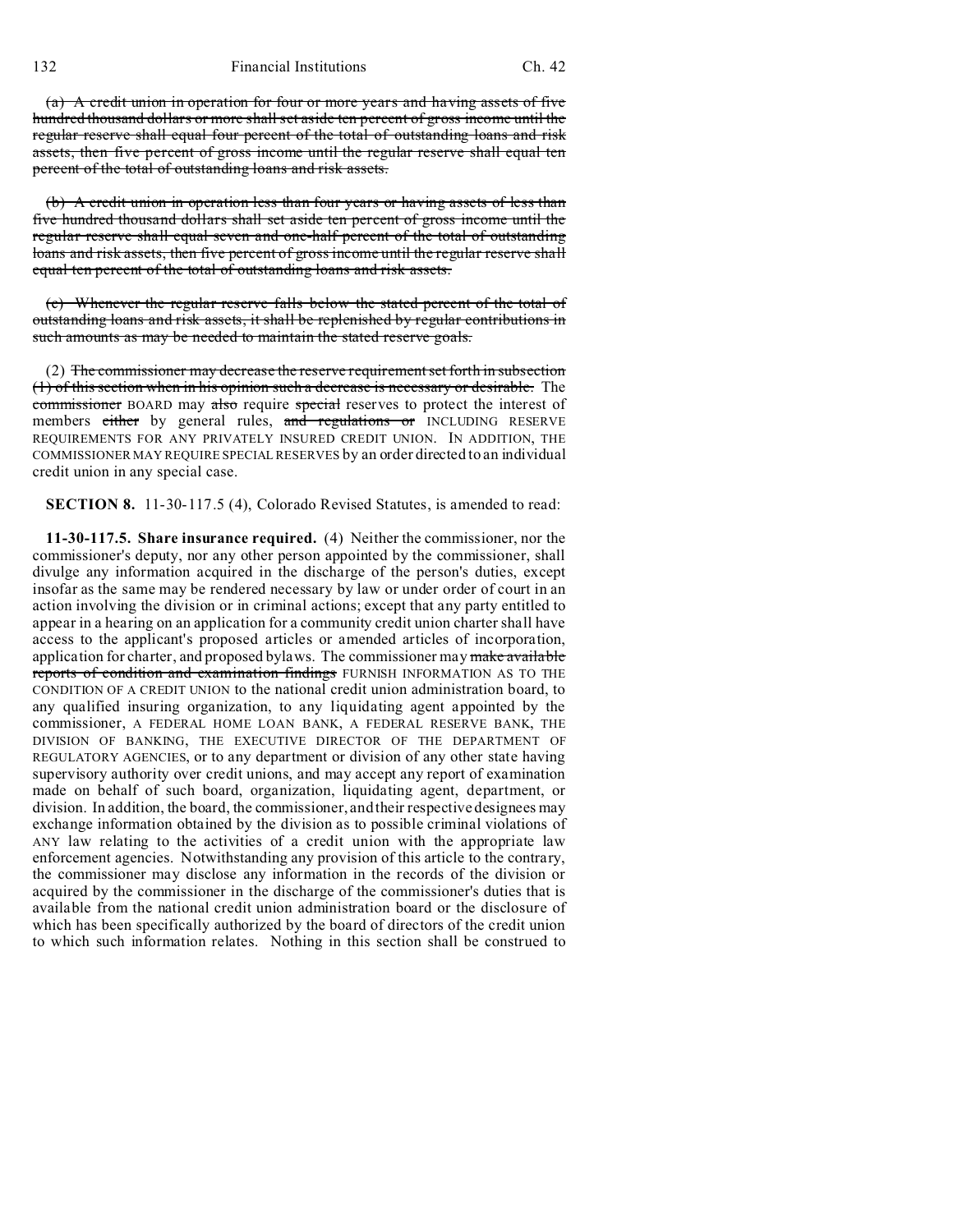authorize the board of directors of a credit union to waive any privileges that belong solely to the financial services board, the division, or its employees.

**SECTION 9.** 11-30-119 (3) and (4), Colorado Revised Statutes, are amended to read:

**11-30-119. Expulsion or withdrawal of members - deceased members.** (3) All amounts paid on shares or as deposits of an expelled member or withdrawing member, together with any dividends or interest accredited thereto, to the date thereof, as funds become available and after deducting all amounts due from the member to the credit union, shall be paid to such member. The credit union may require sixty days' written notice of intention to withdraw shares and thirty days' written notice of intention to withdraw deposits. Withdrawing or expelled members shall have no further rights in the credit union but shall not, by such expulsion or withdrawal, be released from any remaining liability to the credit union.  $\frac{1}{2}$  any expelled member cannot be located at his or her last-known address, his or her shares and deposit accounts may be closed and the funds therefrom transferred to an account payable, whereupon no dividends or interest shall further accrue. Shares or deposit accounts remaining in the name of a deceased member more than two years after the date of death may be closed and the funds therefrom transferred to an account payable, whereupon no dividends or interest shall further accrue. The credit union must make a reasonable effort to contact the heirs or assigns of the deceased member before such transfer is made.

(4) Funds held in an account payable pursuant to this section may be reclaimed within five years after the transfer to an account payable. Funds not claimed within said five-year period shall be transferred from accounts payable to regular reserve.

**SECTION 10.** 11-30-122 (1), (2), (3), (4), and (6), Colorado Revised Statutes, are amended to read:

**11-30-122. Merger.** (1) The method of merger of two or more credit unions shall be as follows:

(a) (I) THE BOARD OF DIRECTORS OF THE CONTINUING AND EACH MERGING CREDIT UNION SHALL:

(A) APPROVE A PLAN FOR THE PROPOSED MERGER; AND

(B) AUTHORIZE REPRESENTATIVES OF EACH CREDIT UNION TO ACT ON EACH CREDIT UNION'S BEHALF TO BRING ABOUT THE MERGER.

(II) THE PLAN SHALL INCLUDE SUCH INFORMATION AS THE BOARD DEEMS APPROPRIATE.

(b) UPON APPROVAL OF THE MERGER PLAN BY EACH BOARD OF DIRECTORS FOR EACH CREDIT UNION INVOLVED IN THE TRANSACTION, THE MERGER PLAN, TOGETHER WITH THE RESOLUTIONS OF EACH BOARD OF DIRECTORS, SHALL BE SUBMITTED TO THE BOARD. IF THE BOARD DETERMINES THAT THE MERGER PLAN COMPLIES WITH THE PROVISIONS OF THIS ARTICLE AND ANY APPLICABLE RULES THERETO, THE BOARD MAY APPROVE THE MERGER PLAN, SUBJECT TO SUCH OTHER SPECIFIC REQUIREMENTS AS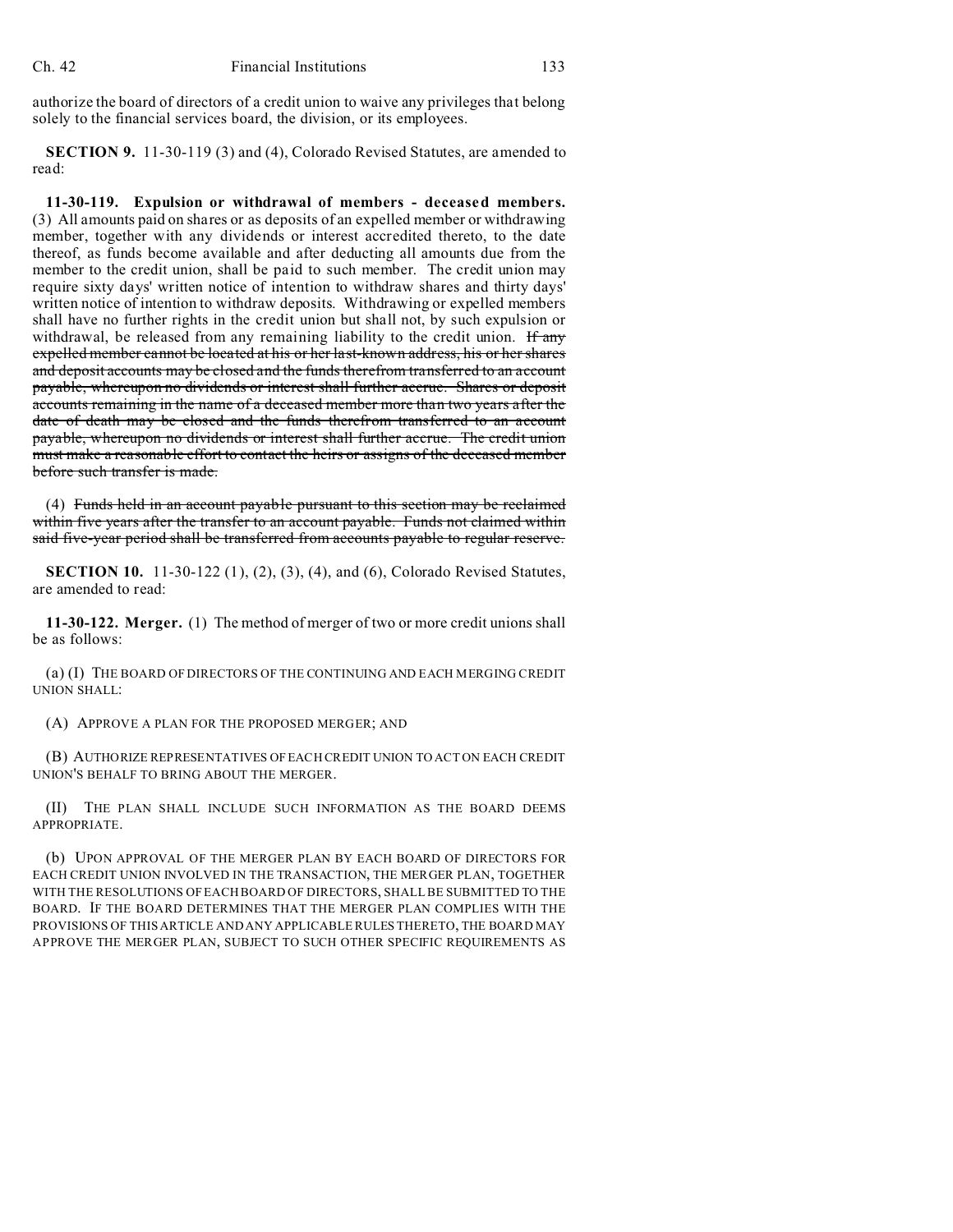## MAY BE PRESCRIBED TO FULFILL THE INTENDED PURPOSES OF THE PROPOSED MERGER.

(c) A meeting of the members of each MERGING credit union involved shall be called for the purpose of considering a merger. Notice of the meeting, including purpose, date, time, and place, AND BALLOT OF THE MERGER PLAN shall be given to the entire membership. At such meeting, at least two-thirds of the members present and voting must approve the proposed merger. and authorize a committee composed of four or more representatives of their credit union to act in their behalf to bring about such merger. If any member approves or disapproves the merger and authorizes or refuses to authorize such committee in writing BY RETURNING A BALLOT, signed by such member, and delivered to the secretary of the credit union at or before the meeting, such writing BALLOT for all purposes of this section shall be deemed equivalent to the vote of such member at such meeting, notwithstanding the member is not then present.

(2) The merger shall thereupon be consummated in the following manner:

(a) The duly authorized representatives of each credit union shall execute, in duplicate, a certificate OF MERGER stating that:

(I) THE BOARD OF DIRECTORS OF EACH CREDIT UNION HAVE APPROVED THE MERGER;

(II) More than two-thirds of the members of each MERGING credit union have approved the terms and conditions of the proposed merger, at a meeting of the members called for that purpose; and have authorized such representatives to take proper action to complete the merger; and

(III) The name and location of the new CONTINUING credit union.

(b) They THE CONTINUING CREDIT UNION shall prepare and adopt bylaws ANY BYLAW AMENDMENTS REQUIRED BY THE BOARD, consistent with the provisions of this article, and execute the same in duplicate.

(c) The certificate above provided for and the bylaws ANY REQUIRED BYLAW AMENDMENTS, both executed in duplicate, shall be forwarded to the board.

(3) The board, within thirty days of receipt of said certificate and bylaws, shall determine whether they comply with the provisions of this article and whether or not the merger of the credit unions involved would benefit the members and be consistent with the purposes of this article.

(4) If the board approves the merger CERTIFICATE AND BYLAW AMENDMENTS, it shall so notify the representatives and shall issue a certificate of approval, attach it to the duplicate certificate OF MERGER, and return the same to the representatives of the participating credit unions together with the duplicate of the bylaws BYLAW AMENDMENTS.

(6) Thereupon the participating credit unions shall be merged and be a new credit union incorporated in accordance with the provisions of this article. Such new SECTION. THE CONTINUING credit union shall take over the assets and assume all the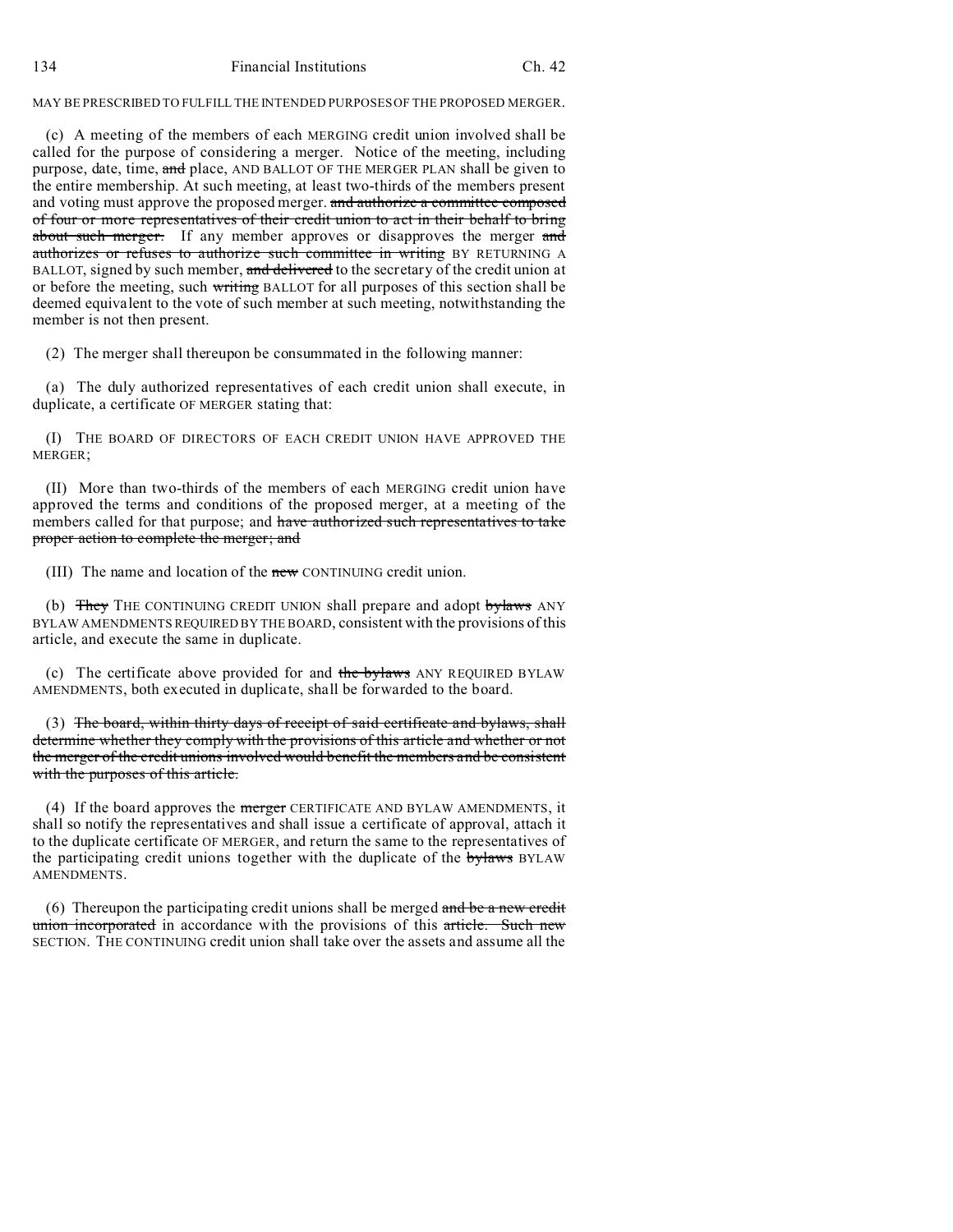liabilities of the merged EACH MERGING credit unions UNION.

**SECTION 11.** Article 30 of title 11, Colorado Revised Statutes, is amended BY THE ADDITION OF A NEW SECTION to read:

**11-30-125. Notice of branch opening and closing.** (1) ANY CREDIT UNION THAT HAS ITS PRINCIPAL PLACE OF BUSINESS IN THIS STATE, UPON THIRTY DAYS' PRIOR WRITTEN NOTICE TO THE STATE COMMISSIONER OF FINANCIAL SERVICES, MAY ESTABLISH ONE OR MORE DE NOVO BRANCHES ANYWHERE IN THIS STATE.

(2) NO LATER THAN NINETY DAYS PRIOR TO THE PROPOSED DATE OF ANY BRANCH CLOSING, A NOTICE OF BRANCH CLOSING SHALL BE FILED WITH THE COMMISSIONER. THE NOTICE OF BRANCH CLOSING SHALL INCLUDE A DETAILED STATEMENT OF THE REASONS FOR THE DECISION TO CLOSE THE BRANCH AND STATISTICAL OR OTHER INFORMATION IN SUPPORT OF SUCH REASONS.

**SECTION 12.** 11-40-106 (1) (a) (II) and (1) (a) (III), Colorado Revised Statutes, are amended to read:

**11-40-106. Annual fees and assessments - fund.** (1) Every domestic and foreign savings and loan association operating in this state shall pay annually to the division of financial services such fees for administration, supervision, and examination as the commissioner may determine sufficient to meet the budget of the division of financial services as appropriated by the general assembly for the fiscal year commencing July 1. The fees shall be determined as follows:

(a) (II) For the fiscal year beginning July 1,  $\frac{1992}{2004}$ , and for each fiscal year thereafter, the commissioner shall establish the division's annual assessment to be collected at least semiannually in such amounts as are sufficient to generate the moneys appropriated by the general assembly to the division for each such fiscal year.

(III) In addition to each assessment established pursuant to subparagraphs (I) and (II) of this paragraph (a), for each fiscal year beginning July 1, 1992, and ending June 30, 1994, and for the period ending January 31, 1995, the commissioner shall collect a semiannual repayment of the fiscal year 1991-1992 general fund advance to the division in an amount equal to one-sixth of the amount of the commissioner's assessment that would have been collected in September 1992.

**SECTION 13.** 11-41-112 (1) (l) and (1) (m), Colorado Revised Statutes, are amended to read:

**11-41-112. Powers of savings and loan associations.** (1) Savings and loan associations have the following powers:

(l) To act as a trustee, custodian, or manager or in any other fiduciary capacity to the same extent authorized and permitted from time to time by the laws and regulations applicable to federal savings and loan associations in Colorado, and upon specific approval by the commissioner, by permission granted such federal associations by the federal home loan bank board OFFICE OF THRIFT SUPERVISION OR ITS SUCCESSOR, including specifically, but without limitation, the power to act as the trustee, custodian, or manager of any trust created or organized in the United States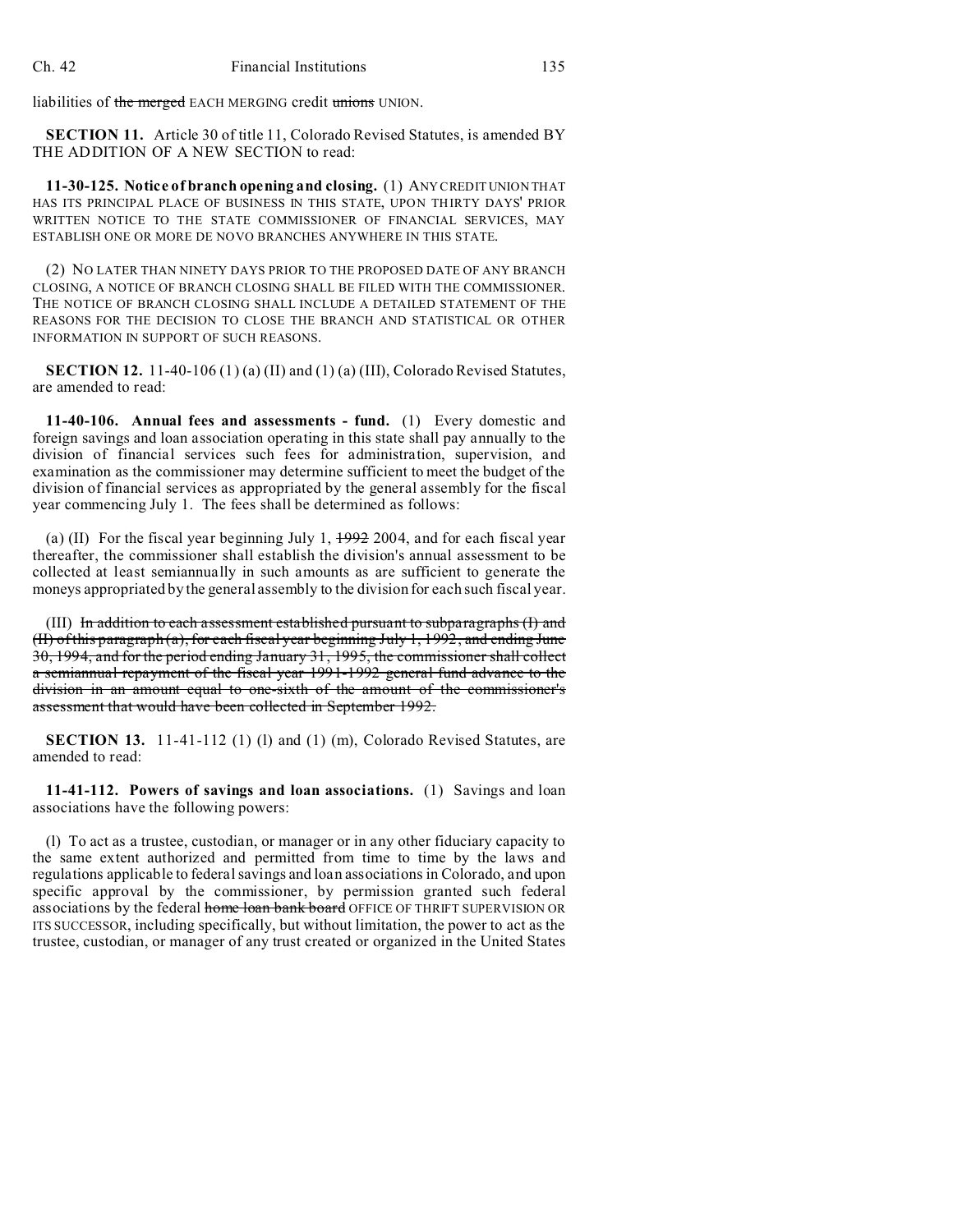and forming a part of a stock bonus, pension, profit-sharing, or retirement plan which THAT is qualified for specific tax treatment under the provisions of the federal "Self-employed Individuals Tax Retirement Act of 1962", as from time to time amended or supplemented, or under the provisions of any other act of congress enacted after June 2, 1971, as a substitute or replacement for the federal "Self-employed Individuals Tax Retirement Act of 1962" or under the provisions of the federal "Employee Retirement Income Security Act of 1974", 29 U.S.C. SEC. 1001 ET SEQ., as from time to time amended or supplemented. The association managing funds of any such plan, trust, or fund shall have, to the extent applicable to federal savings and loan associations in Colorado, all of the rights, powers, privileges, and immunities and shall be subject to the same obligations and duties as an individual fiduciary under like circumstances with power to make investments. All funds held in such fiduciary capacity by any association may be commingled for appropriate purposes of investment, but individual records shall be kept by the fiduciary for each participant and shall show in proper detail all transactions engaged in under the authority of this paragraph (l). An association acting as a trustee may control accounts in or securities of such association pursuant to the exercise of its authority as a trustee. The exercise by an association of any authority vested in it shall not affect any other authority of such association.

(m) To, subject to the regulations of the United States treasury department and the federal home loan bank board OFFICE OF THRIFT SUPERVISION OR ITS SUCCESSOR, establish a tax and loan account and serve as a depository for federal taxes or as a treasury tax and loan depository, and to satisfy any requirement in connection therewith;

**SECTION 14.** 11-41-113 (1), Colorado Revised Statutes, is amended to read:

**11-41-113. Federal home loan bank membership.** (1) Any savings and loan association organized and incorporated under the laws of this state as a savings and loan association which THAT is eligible to become a member of the federal home loan bank, in accordance with the provisions of the act of congress known and cited as the "Federal Home Loan Bank Act", 12 U.S.C. SEC. 1421 ET SEQ., approved July 22, 1932, is authorized to subscribe for stock of the federal home loan bank for the district in which it is located and to invest its funds in such stock for the purpose and to the extent required and permitted by the provisions of the "Federal Home Loan Bank Act", 12 U.S.C. SEC. 1421 ET SEQ., or any amendment thereto, and is further authorized to furnish to the federal home loan bank board OFFICE OF THRIFT SUPERVISION OR ITS SUCCESSOR and to the federal home loan bank reports of examinations of such associations made by the commissioner, and is further authorized to consent to an examination to be made by the federal home loan bank board of OFFICE OF THRIFT SUPERVISION OR ITS SUCCESSOR OR the federal home loan bank, and is further authorized to do all other things as may be required by the "Federal Home Loan Bank Act", 12 U.S.C. SEC. 1421 ET SEQ., or any amendment thereto, necessary to obtain and to continue membership in the federal home loan bank and to obtain advances therefrom or which THAT may be incidental to acquiring or holding membership and to obtaining advances therefrom, and is authorized to assume all the duties, obligations, responsibilities, and liabilities and become entitled to all the benefits provided in the "Federal Home Loan Bank Act", 12 U.S.C. SEC. 1421 ET SEQ.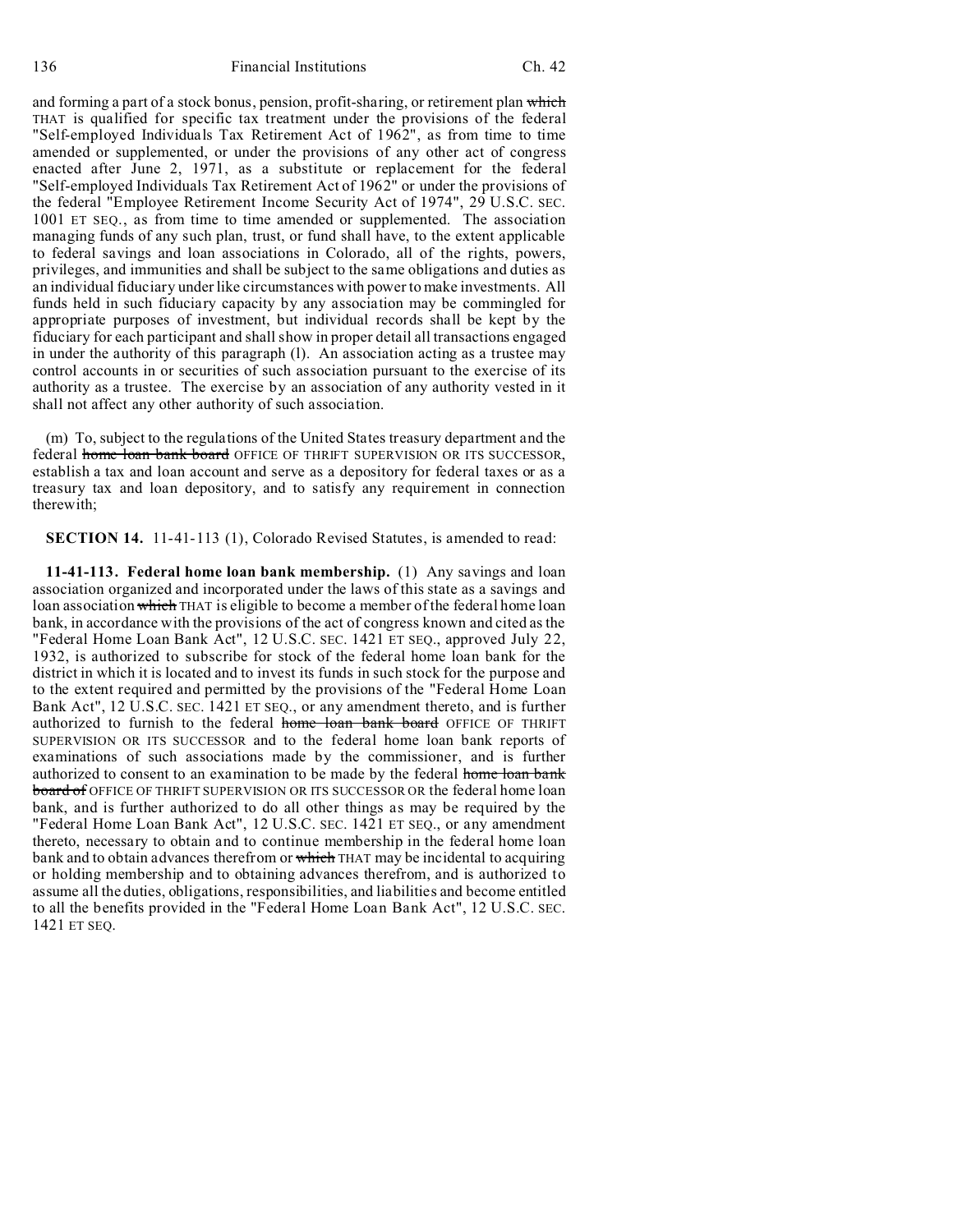**SECTION 15.** 11-41-117 (1), Colorado Revised Statutes, is amended to read:

**11-41-117. Insurance of shares.** (1) A savings and loan association shall obtain and maintain insurance of its shares with the federal savings and loan DEPOSIT insurance corporation OR ITS SUCCESSOR as provided by Title IV of the "National Housing Act<sup>"</sup> THE "FEDERAL DEPOSIT INSURANCE ACT", 12 U.S.C. 1811, ET SEQ., and any amendments thereto. Notice of any such actions by associations shall be submitted to the division. While the shares of an association are insured, the contingent reserve, as provided under section 11-42-111, may be designated as the federal insurance reserve to the extent such insurance reserve is required to be set up and maintained. Any action taken by any savings and loan association prior to May 17, 1939, while under the provisions of articles 40 to 46 of this title, in connection with obtaining insurance of its shares with the federal savings and loan insurance corporation, is ratified and confirmed.

**SECTION 16.** 11-41-117.5 (1), the introductory portion to 11-41-117.5 (2) (b), and 11-41-117.5 (2) (b) (I), Colorado Revised Statutes, are amended to read:

**11-41-117.5. Insurance of obligations.** (1) A savings and loan association shall obtain and maintain insurance of its obligations, including accounts, as provided by Title IV of the "National Housing Act" and any amendments thereto WITH THE FEDERAL DEPOSIT INSURANCE CORPORATION OR ITS SUCCESSOR.

(2) (b) Any insurer insuring obligations pursuant to paragraph (a) of this subsection  $(2)$ , other than that created by Title IV of the "National Housing Act" or any amendments thereto, THE FEDERAL DEPOSIT INSURANCE CORPORATION OR ITS SUCCESSOR shall be certified by the commissioner as having met the following:

(I) The contract of insurance contemplated is written upon substantially the same basis as to form, coverage, maturity, voluntary and involuntary termination, and other provisions as the insurance contract provided at that time pursuant to said Title IV BY THE FEDERAL DEPOSIT INSURANCE CORPORATION OR ITS SUCCESSOR and complies with such further requirements for protection as the commissioner may promulgate by rule. or regulation.

**SECTION 17. Repeal.** 11-41-120, Colorado Revised Statutes, is repealed as follows:

**11-41-120. Branches.** Subject to the provisions of article 105 of this title, no association shall open, maintain, or conduct a branch without first applying for and obtaining from the commissioner a license for such branch. The application for such license shall be in such form as the commissioner requires and shall include an itemized statement of the estimated receipts and expenditures of such association in connection with such branch for the first year, or such longer period as the commissioner in his or her discretion requires, and a showing that the public convenience and advantage will be promoted by the operation of a branch. Such application shall be accompanied by a fee in the amount established by the commissioner. If satisfied that the operation of a branch is in the interest of the association and that the public convenience and advantage will be promoted by the operation, the commissioner shall issue its license; otherwise such license shall be refused.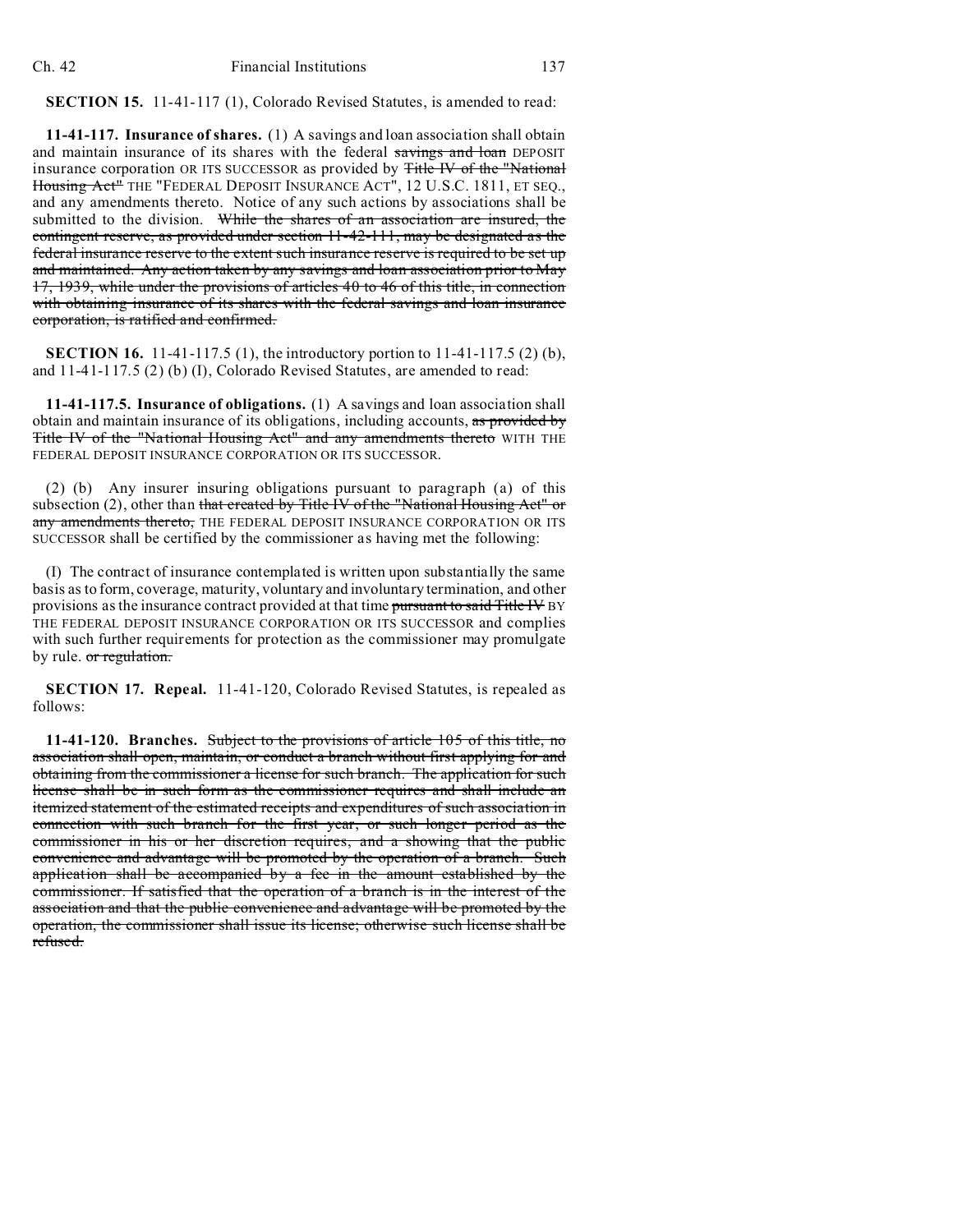**SECTION 18.** 11-41-121 (5), Colorado Revised Statutes, is amended to read:

**11-41-121. Merger, consolidation, and transfer.** (5) In the event any association involved in a proposed merger is a federal savings and loan association, the commissioner shall transmit to the federal home loan bank board, Washington, **D.C.**, OFFICE OF THRIFT SUPERVISION OR ITS SUCCESSOR, a copy of the proposed agreement of merger and shall not approve the agreement of merger unless and until he OR SHE has been advised in writing by the federal home loan bank board OFFICE OF THRIFT SUPERVISION OR ITS SUCCESSOR that said board OFFICE has no objection thereto TO THE AGREEMENT.

**SECTION 19.** 11-42-111 (14), Colorado Revised Statutes, is amended to read:

**11-42-111. Reserves and distribution of earnings.** (14) Notwithstanding any other provision of the Colorado "Savings and Loan Association Law", ARTICLE 40 OF THIS TITLE, any association may distribute earnings on its shares on such other dates, on such other bases, and in accordance with such other terms and conditions as may from time to time be authorized by regulations made by the federal home loan bank board OFFICE OF THRIFT SUPERVISION OR ITS SUCCESSOR or the federal savings and loan DEPOSIT insurance corporation OR ITS SUCCESSOR for federal savings and loan associations when such regulations are approved by the commissioner.

**SECTION 20.** 11-44-101.5 (2), Colorado Revised Statutes, is amended to read:

**11-44-101.5. Division subject to termination - repeal of article.** (2) This article is repealed, effective July 1, 2004 2013.

**SECTION 21.** 11-44-101.8 (1) (a), Colorado Revised Statutes, is amended to read:

**11-44-101.8. Review of commissioner actions by financial services board judicial review.** (1) (a) Any credit union, savings and loan association, small business development credit corporation, or life care institution or provider, or any officer, director, employee, agent, advisor, or volunteer thereof, may appeal to the board any actions taken pursuant to authority delegated by the board pursuant to section 11-44-101.7 (5) or as otherwise specifically provided by statute. Notice of such appeal shall be filed with the commissioner within thirty days after such findings, ruling, order, decision, or other action. Such notice shall contain a brief statement of the pertinent facts upon which such appeal is based. Within sixty days after the appeal is filed, the board shall fix a date, time, and place for hearing the appeal and shall notify the credit union, savings and loan association, small business development credit corporation, or life care institution or provider at least thirty days prior to the date of said hearing. Any such action of the commissioner may be stayed by the board pending the appeal to the board. The findings, order, decision, ruling, or other action of the board shall be deemed final agency action.

**SECTION 22.** 11-44-102 (1), (2), and (5), Colorado Revised Statutes, are amended, and the said 11-44-102 is further amended BY THE ADDITION OF A NEW SUBSECTION, to read:

**11-44-102. Commissioner - duties - employees.** (1) The head of the division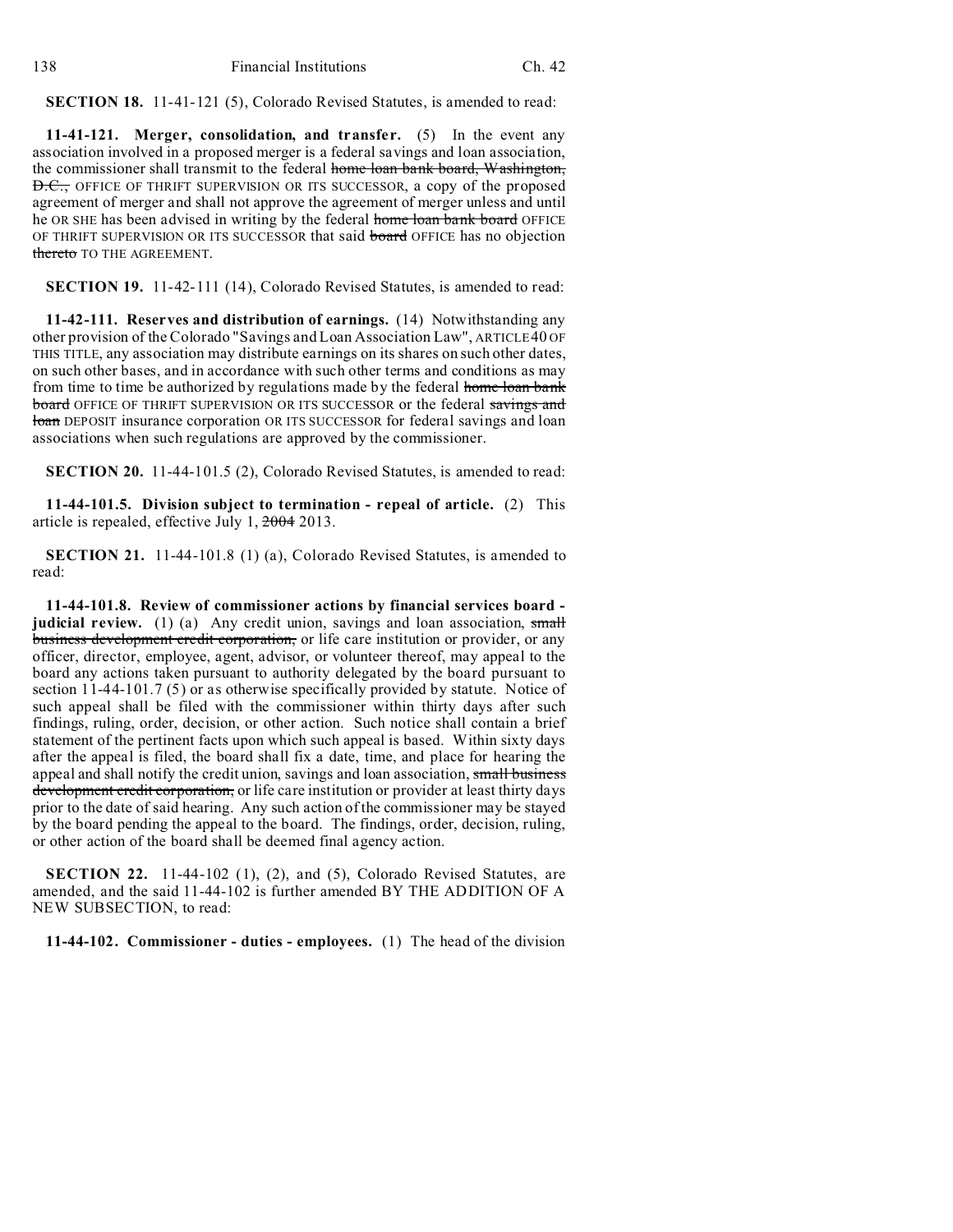of financial services shall be the state commissioner of financial services, referred to in this article as the "commissioner". The commissioner of savings and loan associations serving on July 1, 1989, shall continue in his office as the commissioner. The commissioner shall not be interested, directly or indirectly, either as a shareholder, stockholder, officer, employee, or borrower in any entity regulated by the division, except he may exercise full membership rights in a credit union. He THE COMMISSIONER shall have had at least five years' practical experience in the operation or regulation of financial institutions or financial service operations. The commissioner shall be appointed by the executive director of the department of regulatory agencies, pursuant to section 13 of article XII of the state constitution.

(2) The commissioner may appoint, pursuant to section 13 of article XII of the state constitution, a deputy commissioner of financial services, a secretary, and such other employees as he may deem DEEMED necessary for the proper conduct of the division. The deputy commissioner shall not be interested, directly or indirectly, either as a shareholder, stockholder, officer, employee, or borrower in any entity regulated by the division, except he may exercise full membership rights in a credit union.

(5) The commissioner, his deputy, and all his employees shall devote their entire time and attention to the duties of their several positions and shall not during their terms of service receive any salary or compensation whatsoever from any savings and loan association.

(8) (a) NEITHER COMMISSIONER NOR ANY EMPLOYEE OF THE DIVISION SHALL:

(I) BE AN OFFICER, DIRECTOR, COMMITTEE MEMBER, ATTORNEY FOR, OR STOCKHOLDER IN ANY CREDIT UNION OR SAVINGS AND LOAN ASSOCIATION; OR

(II) RECEIVE, DIRECTLY OR INDIRECTLY, ANY PAYMENT, GRATUITY, OR COMPENSATION FROM ANY INSTITUTION OVER WHICH THE DIVISION HAS REGULATORY AUTHORITY.

(b) THE PROVISIONS OF PARAGRAPH (a) OF THIS SUBSECTION (8) SHALL NOT PROHIBIT THE COMMISSIONER OR ANY EMPLOYEE OF THE DIVISION FROM BEING A DEPOSITOR, ACCOUNT HOLDER, BORROWER, OR USER OF OTHER AVAILABLE FINANCIAL SERVICES ON THE SAME TERMS AS ARE AVAILABLE TO THE GENERAL PUBLIC OR MEMBERSHIP.

(c) NOTWITHSTANDING ANY PROVISION OF THIS SUBSECTION (8) TO THE CONTRARY, THIS SUBSECTION (8) SHALL NOT PROHIBIT THE CREDIT UNION OR SAVINGS AND LOAN MEMBERS OF THE FINANCIAL SERVICES BOARD PURSUANT TO SECTION 11-44-101.6 (2) (a) OR (2) (b) FROM:

(I) BEING EXECUTIVE OFFICERS IN CREDIT UNIONS OR SAVINGS AND LOAN ASSOCIATIONS; AND

(II) RECEIVING BONA FIDE COMPENSATION AS SUCH OFFICERS.

**SECTION 23.** Article 44 of title 11, Colorado Revised Statutes, is amended BY THE ADDITION OF A NEW SECTION to read: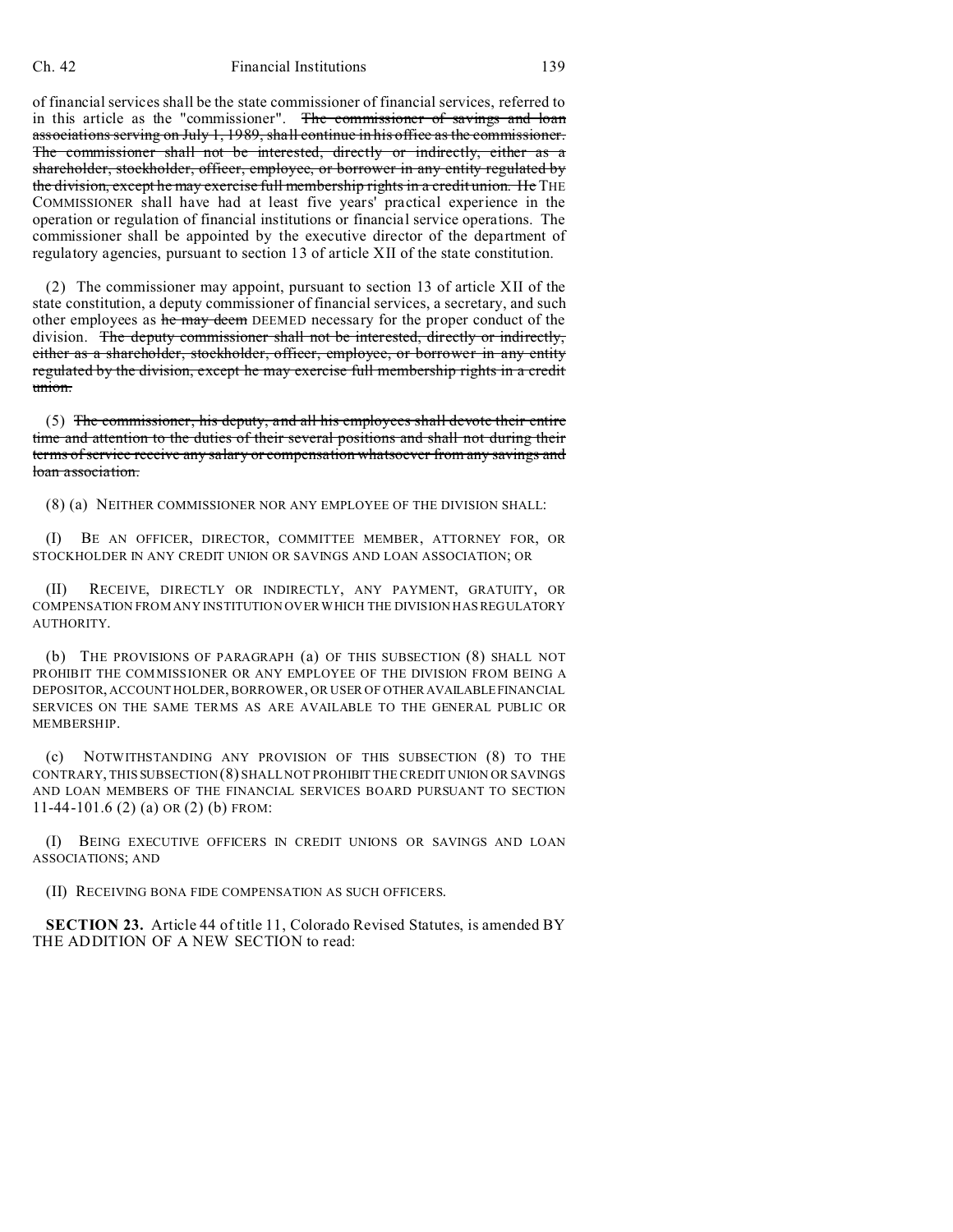**11-44-103.5. Record retention by the commissioner.** THE COMMISSIONER SHALL RETAIN RECORDS PURSUANT TO PART 1 OF ARTICLE 80 OF TITLE 24, C.R.S., AND MAY, IN HIS OR HER DISCRETION, DESTROY RECORDS PURSUANT TO SAID PART 1.

**SECTION 24.** 11-44-109 (1.5), Colorado Revised Statutes, is amended to read:

**11-44-109. Examination by commissioner - procedure - penalty.** (1.5) In lieu of making his OR HER own examination, the commissioner may accept the examination report prepared by the federal home loan bank board OFFICE OF THRIFT SUPERVISION OR ITS SUCCESSOR or other appropriate regulatory authority.

**SECTION 25. Repeal.** 11-44-121, Colorado Revised Statutes, is repealed as follows:

**11-44-121. Commissioner may destroy records.** The commissioner may in his discretion, at any time after the expiration of five years from the declaration of the final dividend and liquidation of any savings and loan association, destroy such files, records, documents, books of accounts, or other papers in his possession in connection with such liquidation which may appear to be obsolete or unnecessary for future reference.

**SECTION 26.** 11-45-101 (1) (c), Colorado Revised Statutes, is amended to read:

**11-45-101. Conversion into federal association.** (1) Any savings and loan association or other home-financing organization, by whatever name or style it may be designated, which is eligible to become a federal savings and loan association may convert itself into a federal savings and loan association by the following procedure:

(c) Within a reasonable time and without any unnecessary delay after the adjournment of such meeting of shareholders, the association shall take such action as may be necessary to make it a federal savings and loan association, and, within ten days after receipt of the federal charter, there shall be filed in the office or division of this state having supervision of such association a copy of said charter issued to such association by the federal home loan bank board OFFICE OF THRIFT SUPERVISION OR ITS SUCCESSOR or a certificate showing the organization of such association as a federal savings and loan association certified by, or on behalf of, the federal home loan bank board OFFICE OF THRIFT SUPERVISION OR ITS SUCCESSOR. Upon the filing of such instrument, such association shall cease to be a state association and shall thereafter be a federal savings and loan association.

**SECTION 27.** 11-45-103 (1), Colorado Revised Statutes, is amended to read:

**11-45-103. Conversion into state association.** (1) Any federal savings and loan association may convert itself into an association under articles 40 to 46 of this title by the majority vote of all members present in person or by proxy at an annual meeting or at any special meeting called to consider such action. Copies of the minutes of the proceedings of such meeting of members, verified by the affidavit of the secretary or an assistant secretary, shall be filed in the office of the commissioner and mailed to the federal home loan bank board, Washington, D.C. OFFICE OF THRIFT SUPERVISION, OR ITS SUCCESSOR, within ten days after such meeting. Such verified copies of the proceedings of the meeting when so filed shall be prima facie evidence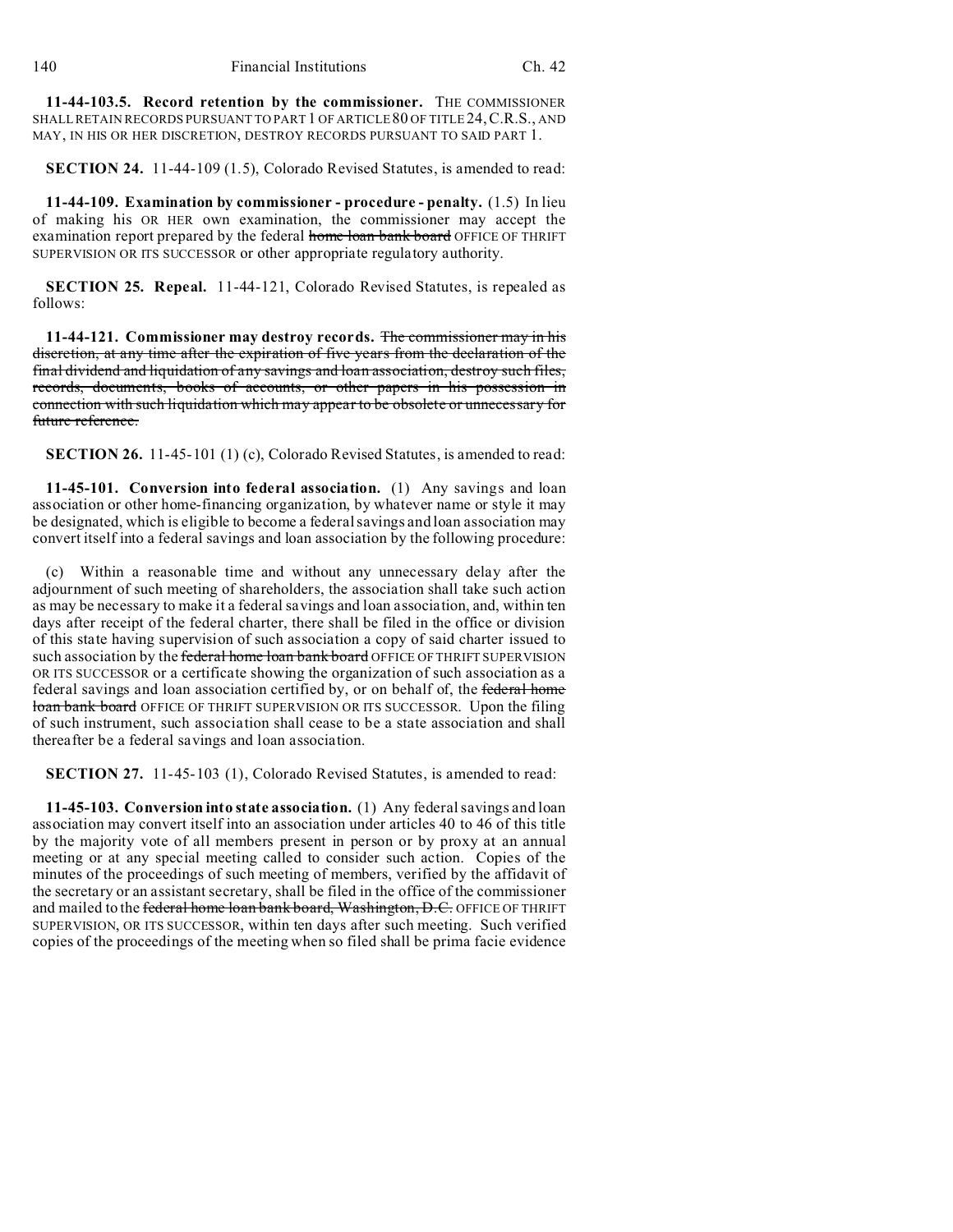of the holding and action of such meeting.

**SECTION 28.** 11-47-102 (1), Colorado Revised Statutes, is amended to read:

**11-47-102. Legislative declaration.** (1) The general assembly declares that the purpose of this article is to provide protection of public moneys on deposit in state-chartered and federally chartered savings and loan associations in this state above and beyond the protection provided by the federal savings and loan DEPOSIT insurance corporation OR ITS SUCCESSOR and to insure ENSURE prompt payment of deposit liabilities to governmental units in the event of default or insolvency of any such association.

**SECTION 29.** 11-47-103 (9) and (10), Colorado Revised Statutes, are amended to read:

**11-47-103. Definitions.** As used in this article, unless the context otherwise requires:

(9) "Maximum liability of an eligible public depository" means, with respect to any event of default, a sum equal to fifty percent of the average daily amount of public deposits, not insured by the federal savings and loan insurance corporation held by any eligible public depository during the six-month period ending on the valuation date next preceding the occurrence of such event of default.

(10) "Net deposit liability" means, with respect to a defaulting depository, the amount of its deposit liability to a governmental unit after deduction of any applicable federal savings and loan DEPOSIT insurance corporation OR ITS SUCCESSOR insurance with respect thereto.

**SECTION 30.** 11-47-105, Colorado Revised Statutes, is amended to read:

**11-47-105. Acceptance of provisions - designation as eligible public depository.** (1) Every state-chartered savings and loan association and every federally chartered savings and loan association having an office in this state which THAT is otherwise eligible to be an eligible public depository and which THAT desires to accept and hold or to continue to accept and hold, public deposits in an amount in excess of the amount insured by the federal deposit insurance corporation or its successor shall within ninety days after July 1, 1975, file with the commissioner, on a form provided by him OR HER for such purpose, a statement signed and sworn to by an executive officer of such association electing to accept and become subject to the provisions of this article and setting forth the amount of its capital funds and the aggregate amount and nature of all public deposits held by it.  $\frac{1}{x}$  as of July 1, 1975. Upon the filing of such statement and acceptance, the commissioner shall forthwith designate such savings and loan association as an eligible public depository and shall issue an appropriate certificate evidencing such designation.

(2) Any state-chartered savings and loan association or any federally chartered savings and loan association having an office in this state which fails to file a statement and acceptance within the period of time provided for in this section but which thereafter desires to become an eligible public depository and any such association hereafter organized to carry on a savings and loan business in this state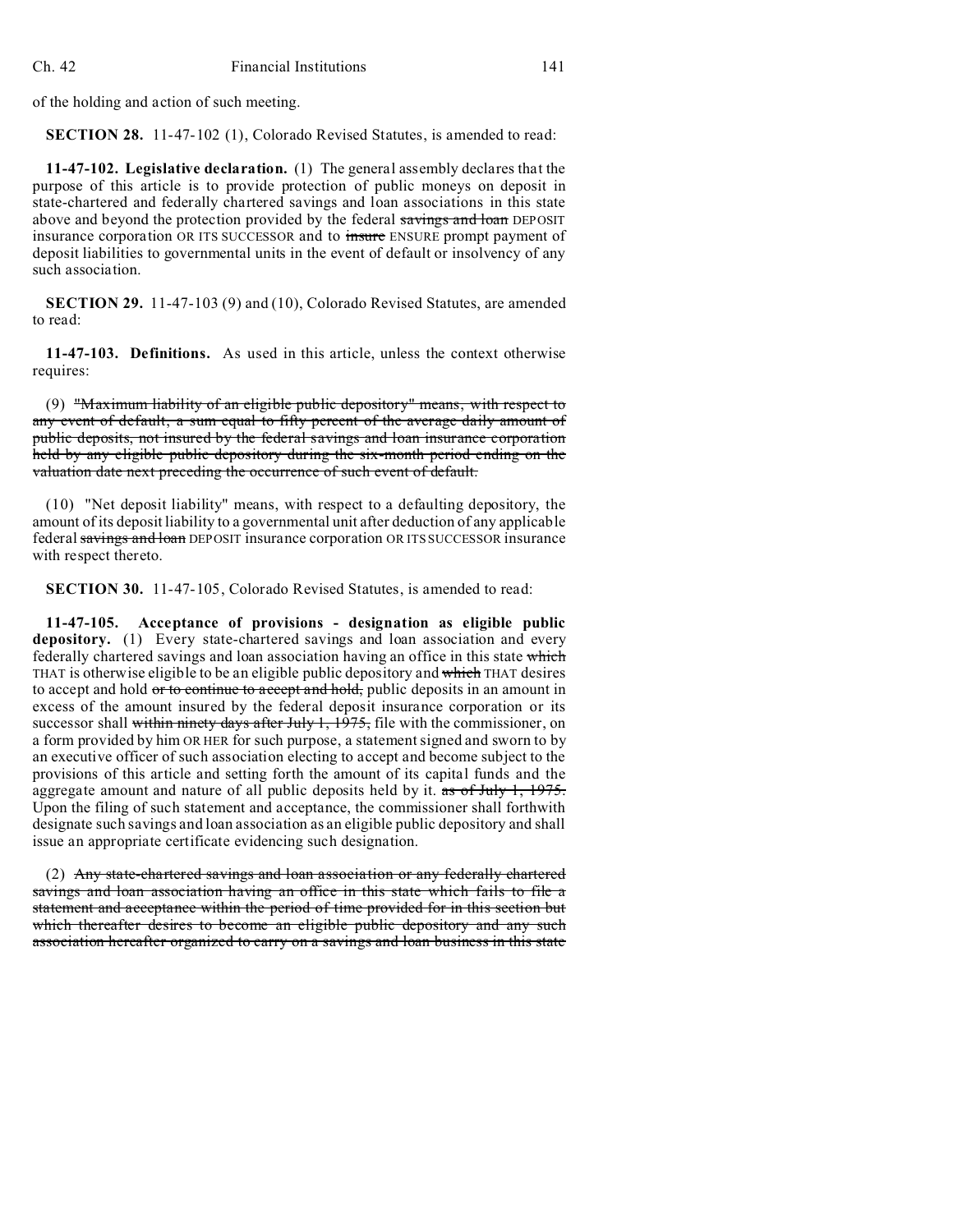which desires to become an eligible public depository may, at any time, file with the commissioner a statement signed and sworn to by an executive officer of such association stating the amount of its capital funds as of the date of said statement and declaring that it has elected to accept and become subject to all the provisions of this article, and, upon the filing of said statement and acceptance, the commissioner shall forthwith designate such association as an eligible public depository and shall issue an appropriate certificate evidencing such designation.

**SECTION 31. Repeal.** 11-47-106, Colorado Revised Statutes, is repealed as follows:

**11-47-106. Minimum amount of eligible collateral required to be maintained as security for public deposits.** (1) When the commissioner certifies that at least one-fourth of the state-chartered or federally chartered savings and loan associations holding at least one-fourth of the total resources held by all savings and loan associations in the state of Colorado have elected to secure public deposits, as provided in this section and section 11-47-107, and have been designated as eligible public depositories or on and after the date of its designation as an eligible public depository, whichever is later, every eligible public depository shall thereafter maintain, as security for that portion of all public deposits accepted and held by it which is not insured by the federal savings and loan insurance corporation, eligible collateral as defined in section  $11-47-103(5)(a)$  and  $(5)(c)$  having a market value, at all times, equal to at least fifty percent of the average daily amount of the uninsured portion of said deposits accepted and held by it during the six-month period ending on the valuation date next preceding, unless it has elected to pledge eligible collateral as provided in section 11-47-108. Prior to the commissioner's certification as provided in the first sentence of this subsection (1), all eligible public depositories shall secure public deposits as provided in section 11-47-108, and the provisions of section 11-47-114 shall not apply pending such certification.

(2) In the case of an eligible public depository which held no public deposits during the preceding six-month period in excess of the amounts insured by the federal savings and loan insurance corporation but which accepts and holds such deposits during the ensuing six-month period, said depository shall maintain, as security therefor, eligible collateral as defined in section  $11-47-103(5)(a)$  and  $(5)(c)$  having a market value, at all times, equal to at least fifty percent of the average daily amount of public deposits, not insured by the federal savings and loan insurance corporation, accepted and held by it during said ensuing six-month period, unless it has elected to pledge eligible collateral as provided in section 11-47-108.

(3) The market value of eligible collateral maintained or pledged shall be determined and calculated in accordance with the rules and regulations prescribed by the financial services board from time to time. The market value of eligible collateral on any valuation date shall be presumed to be its market value to and until the next following valuation date.

**SECTION 32. Repeal.** 11-47-107, Colorado Revised Statutes, is repealed as follows:

**11-47-107. Eligible collateral - when required to be maintained.** (1) Any eligible public depository which accepts and holds public deposits not insured by the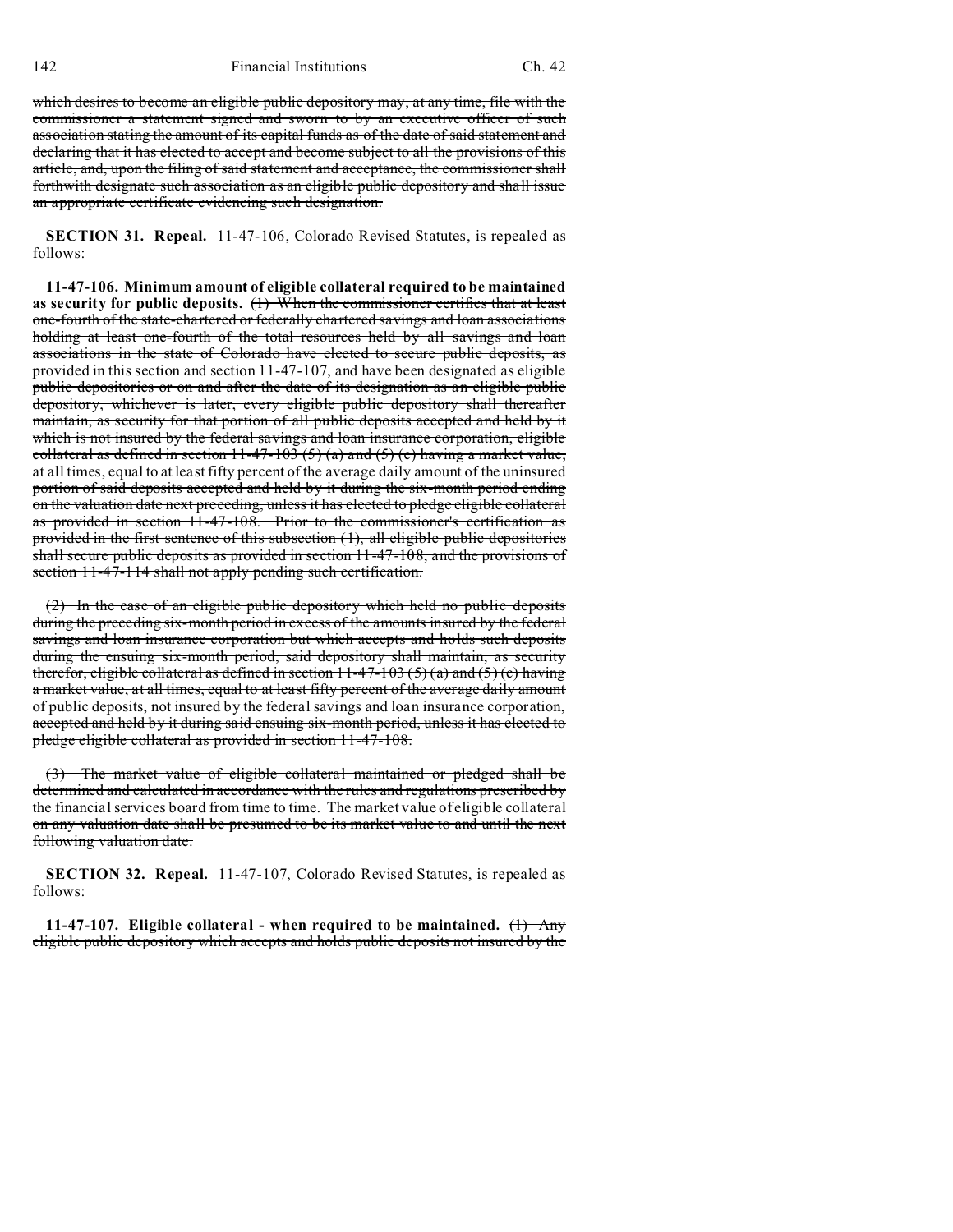federal savings and loan insurance corporation in an aggregate amount exceeding two hundred percent of its capital funds and which holds such excess amount of public deposits for more than thirty consecutive days shall secure such excess amount with additional eligible collateral having a market value equal to at least one hundred percent of such excess amount and shall maintain such additional collateral for so long as such excess amount continues to exist, unless it has elected to pledge eligible collateral as provided in section 11-47-108.

(2) The additional collateral required to be maintained under such circumstances shall be in addition to the amount of collateral required to be maintained as provided  $\frac{\text{in section} 11-47-106}{\text{in section} 11-47}$ 

**SECTION 33.** 11-47-108, Colorado Revised Statutes, is amended to read:

**11-47-108. Method of securing public deposits.** (1) Except as provided in section  $11-47-112$  (6) (a), in lieu of maintaining the amount of eligible collateral specified in sections  $11-47-106$  and  $11-47-107$ , any eligible public depository may, at its option, elect to SHALL secure public deposits accepted and held by it by pledging eligible collateral having a market value, at all times, equal to at least one hundred percent of the aggregate of said deposits not insured by the federal savings and loan DEPOSIT insurance corporation OR ITS SUCCESSOR.

(2) In such case, The eligible collateral pledged shall be held in the same manner and under the same conditions as specified in section 11-47-109; except that the depository so electing shall be required to furnish each governmental unit whose deposit is so secured with a statement, signed under oath by an executive officer of said depository, certifying to said governmental unit that its deposit is secured in the manner specified in subsection (1) of this section and specifying where the collateral pledged is being held in custody.

**SECTION 34.** 11-47-109 (1), Colorado Revised Statutes, is amended to read:

**11-47-109. Where collateral held - right of substitution - income derived.** (1) The eligible collateral required to be maintained as provided in sections 11-47-106 and 11-47-107 or required to be pledged as provided in section 11-47-108 shall be held in escrow by another savings and loan association in Colorado, by a state or national bank in Colorado, or by any federal home loan bank or branch thereof or any federal reserve bank or branch thereof approved by the commissioner, and held in such manner as the financial services board shall prescribe by rule. and regulation. All collateral so held shall be clearly identified as being security maintained or pledged for the aggregate amount of public deposits accepted and held on deposit by said eligible public depository.

**SECTION 35. Repeal.** 11-47-110, Colorado Revised Statutes, is repealed as follows:

**11-47-110. Subsequent elections upon approval of commissioner.** (1) Any eligible public depository maintaining eligible collateral as provided in sections 11-47-106 and 11-47-107 may, upon written approval by the commissioner, elect to change to the alternative method of pledging eligible collateral provided in section 11-47-108, but such change shall not become effective sooner than six months after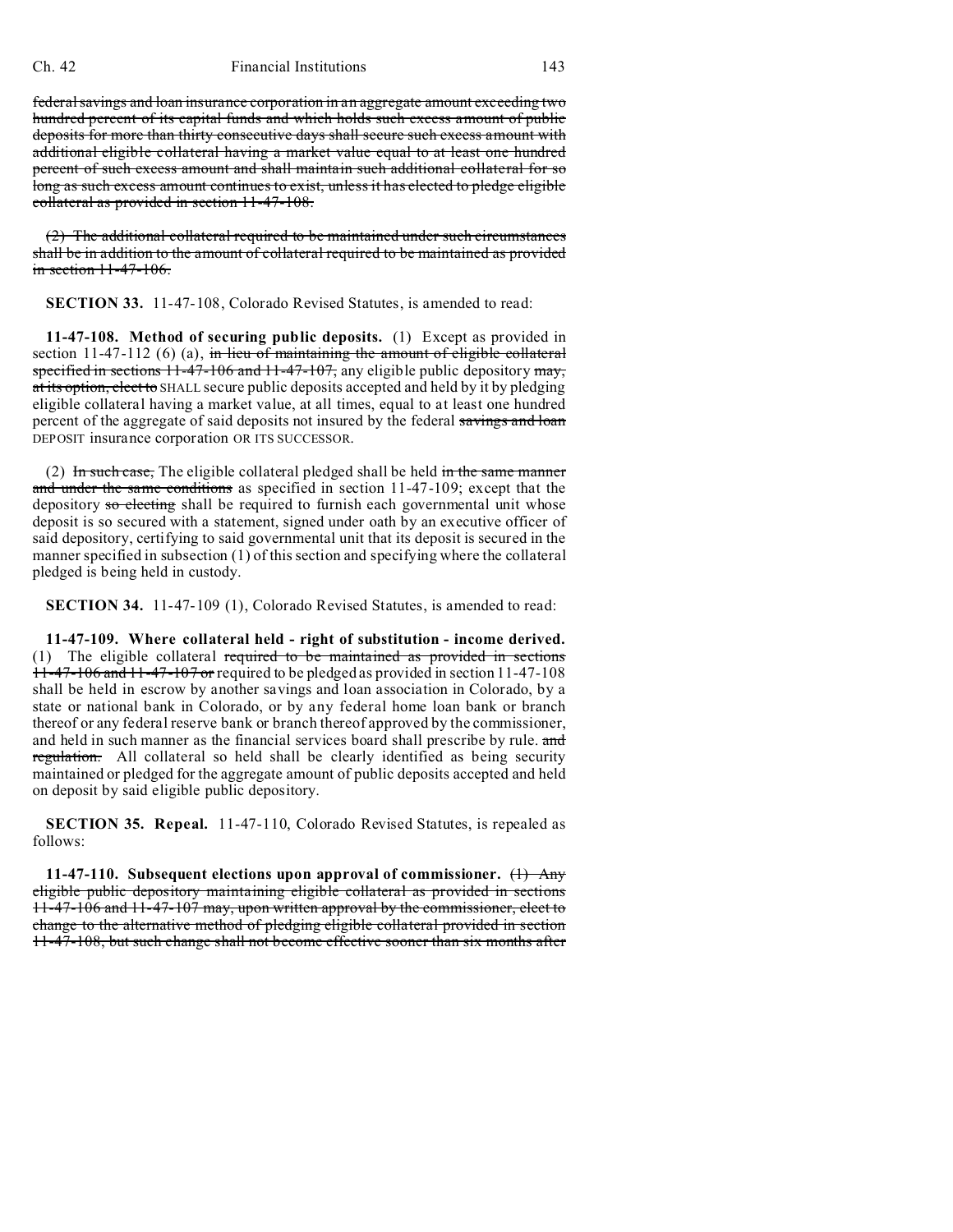said approval.

(2) Any eligible public depository pledging eligible collateral as provided in section 11-47-108 may, upon written approval by the commissioner, revoke its previous election and elect to thereafter maintain eligible collateral as provided in sections 11-47-106 and 11-47-107.

**SECTION 36.** 11-47-112 (6) (a), Colorado Revised Statutes, is amended to read:

**11-47-112. Power and authority of financial services board.** (6) (a) The financial services board may promulgate regulations RULES to require an eligible public depository to reduce or eliminate its uninsured public deposit liability if said depository's regulatory capital does not comply with the minimum requirement of the federal savings and loan DEPOSIT insurance corporation OR ITS SUCCESSOR. Notwithstanding any other provision in this article to the contrary, the financial services board also may promulgate regulations RULES to require a depository to pledge eligible collateral having a market value in excess of one hundred percent of the aggregate amount of public deposits not insured by the federal savings and loan DEPOSIT insurance corporation OR ITS SUCCESSOR, if said depository's regulatory capital does not comply with the minimum requirement of the federal savings and loan DEPOSIT insurance corporation OR ITS SUCCESSOR. Notwithstanding any other provision in this article to the contrary, the financial services board may promulgate regulations RULES to require an eligible public depository to pledge a minimum amount of eligible collateral.

**SECTION 37.** The introductory portion to 11-47-113 (1) and 11-47-113 (1) (b) and (1) (e), Colorado Revised Statutes, are amended to read:

**11-47-113. Procedure when event of default occurs.** (1) When the commissioner has determined that an event of default has occurred with respect to any eligible public depository and has determined and fixed the date of such occurrence, he OR SHE shall proceed in the following manner:

(b) Within twenty days thereafter, he AFTER SEIZING AND TAKING POSSESSION OF ALL ELIGIBLE COLLATERAL PURSUANT TO PARAGRAPH (a) OF THIS SUBSECTION (1), THE COMMISSIONER shall ascertain the aggregate amount of public deposits held by the defaulting depository, as disclosed by the records of such depository, and the portion thereof which THAT is insured by the federal savings and loan DEPOSIT insurance corporation OR ITS SUCCESSOR, and shall notify each affected governmental unit of the amount of its deposit, as so disclosed, and the portion thereof which THAT is so insured, and shall require each affected governmental unit to provide him OR HER with a verified statement showing the amount of its deposit, as disclosed by its own records, within thirty days after receipt of such notification.

(e) In the event the federal savings and loan DEPOSIT insurance corporation OR ITS SUCCESSOR is appointed and acts as liquidator or receiver of any eligible public depository under state or federal law, those duties specified in this section to be performed by the commissioner may, where the commissioner deems appropriate, be delegated by the commissioner to and performed by the federal savings and loan DEPOSIT insurance corporation OR ITS SUCCESSOR.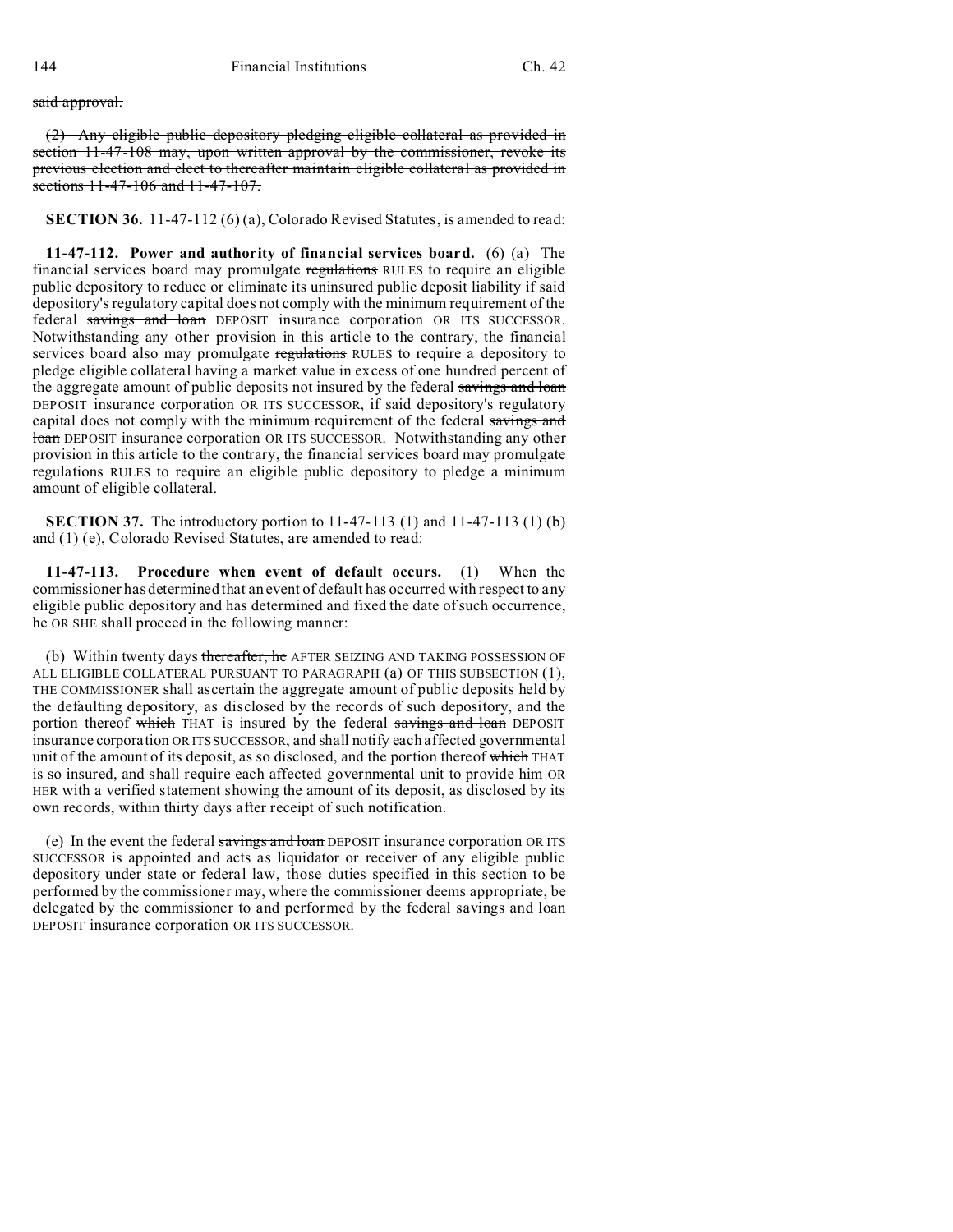**SECTION 38. Repeal.** 11-47-114, Colorado Revised Statutes, is repealed as follows:

**11-47-114. Assessments made - exceptions.** (1) With respect to any defaulting depository maintaining eligible collateral as provided in sections 11-47-106 and 11-47-107, the commissioner shall determine the amount of the net deposit liability of the defaulting depository to all affected governmental units remaining after application of the proceeds realized from liquidation of the eligible collateral of the defaulting depository and shall thereupon assess said amount against all other eligible public depositories which held public deposits and which maintained eligible collateral security therefor as provided in sections 11-47-106 and 11-47-107 on the date upon which the event of default was determined to have occurred, in the proportion that the maximum liability of each such eligible public depository on the last preceding valuation date bears to the aggregate maximum liability of all such other eligible public depositories on said last preceding valuation date; but in no event shall the amount assessed against any such other eligible public depository exceed the amount of its own maximum liability on said last preceding valuation date, and this limitation on assessments shall be cumulative over the period in which any savings and loan association qualifies as an eligible public depository under sections 11-47-106 and 11-47-107.

(2) No assessment shall be made against any eligible public depository which had eligible collateral pledged to secure its public deposits in the manner provided in section 11-47-108 on the date upon which the event of default was determined to have occurred.

**SECTION 39. Repeal.** 11-47-115, Colorado Revised Statutes, is repealed as follows:

**11-47-115.** When assessments payable - procedure if not paid.  $\left(\frac{1}{1}\right)$  The amount of each assessment made pursuant to section 11-47-114 shall be payable to the commissioner on the fifth day following receipt of notice and demand therefor, sent by certified mail, return receipt requested.

(2) If any eligible public depository fails or refuses to pay the amount assessed against it, the commissioner has the authority to seize and take possession of so much of the eligible collateral maintained by said depository, wherever held in custody, as he deems necessary to cover said amount, and to liquidate the same, and to apply the amount realized from such liquidation in satisfaction of the amount of the assessment, rendering any excess to said depository; in such event, the commissioner may deny such depository the right to accept and hold any public deposits thereafter and may make public announcement of such denial.

**SECTION 40. Repeal.** 11-47-116, Colorado Revised Statutes, is repealed as follows:

**11-47-116. Disposition of assessments - subrogation of claims - expenses.** (1) The commissioner shall distribute the amount of the assessments collected to the affected governmental units in the proportion that the net deposit liability of the defaulting depository to each affected governmental unit bears to its aggregate net deposit liability to all affected governmental units.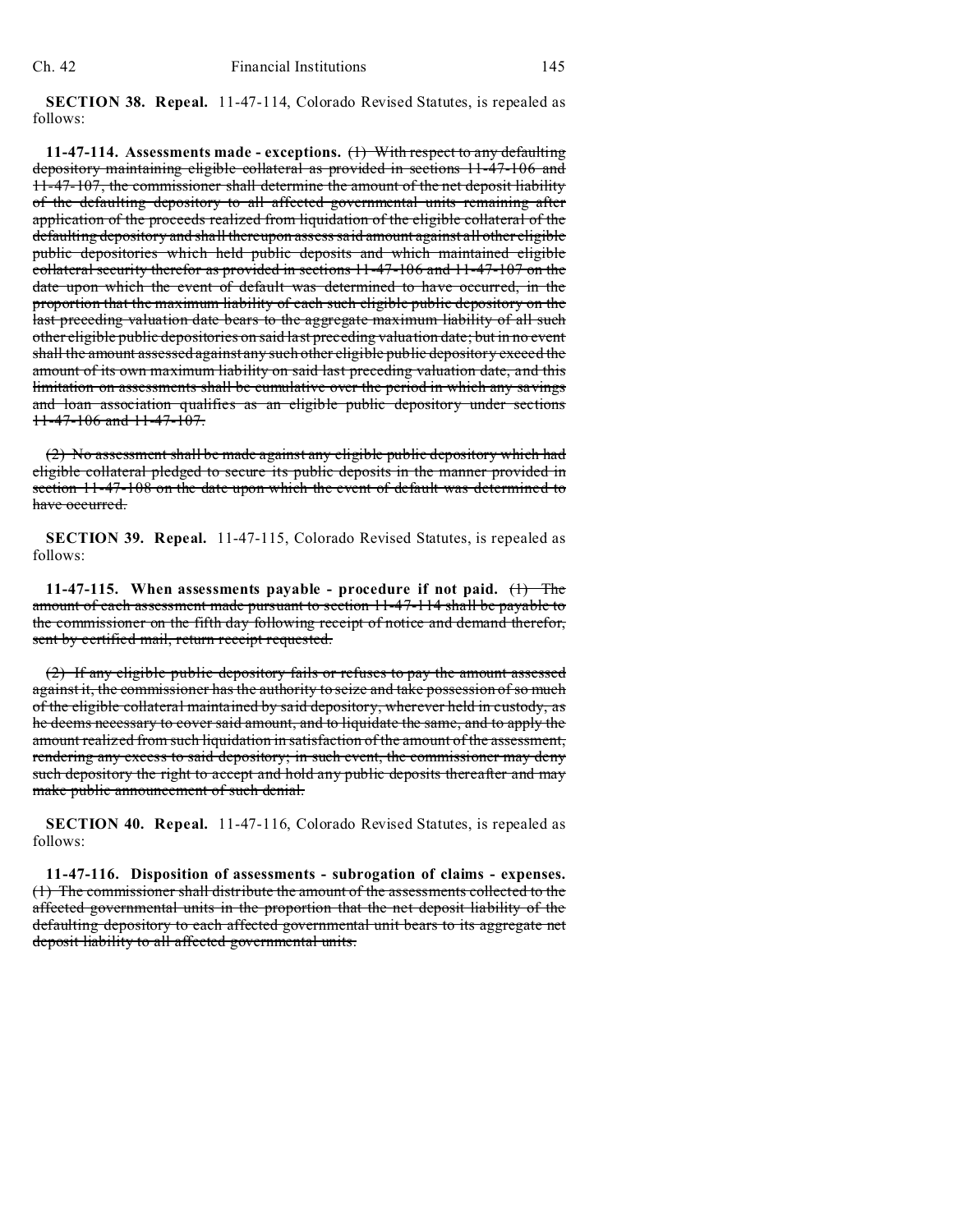146 Financial Institutions Ch. 42

(2) Upon full payment to each affected governmental unit, the commissioner shall be subrogated to all claims of such governmental unit against the defaulting depository and shall share in any distribution of the assets of said depository ratably with other depositors.

(3) The commissioner is authorized to take such action as he deems necessary and proper for the collection, compromise, or settlement of any claim arising out of an event of default to which he has been subrogated.

(4) All amounts received by the commissioner in distributions in liquidation of a defaulting depository shall be first paid to affected governmental units to the extent of any unpaid net deposit liability thereto, and any balance thereafter remaining shall be paid to the eligible public depositories against whom assessments were made and collected in proportion to the amount of such assessment.

(5) Any expenses incurred by the commissioner in enforcing payment of any subrogated claim shall be paid as a liquidating expense of the defaulting depository.

**SECTION 41. Repeal.** 11-47-117, Colorado Revised Statutes, is repealed as follows:

**11-47-117. No impairment of obligations.** Nothing contained in this article shall be construed so as to impair the obligation of any contract or agreement made and entered into prior to July 1, 1975.

**SECTION 42.** 11-47-118 (1), Colorado Revised Statutes, is amended to read:

**11-47-118. Public moneys to be deposited only in eligible public depositories - penalty for violation.** (1) On and after January 1, 1976, It shall be unlawful for any public moneys to be deposited in any state-chartered savings and loan association, or in any federally chartered savings and loan association having its principal office in this state, other than one which THAT has been designated by the commissioner as an eligible public depository, unless the entire amount of such deposit is insured by the federal savings and loan DEPOSIT insurance corporation OR ITS SUCCESSOR.

**SECTION 43.** 11-47-120, Colorado Revised Statutes, is amended to read:

**11-47-120. Authority to accept deposits - acceptance of insured deposits.** Any state-chartered savings and loan association, or any federally chartered savings and loan association having its principal office in this state which THAT is authorized by the laws of this state or of the United States to accept deposit accounts or savings deposits is authorized to accept and hold, and any governmental unit is authorized to make and maintain in such association, deposits of public moneys as provided in this article. Any such association is authorized to accept and hold, and any governmental unit is authorized to make and maintain therein, deposits of public moneys to the extent that the full amount thereof is insured by the federal savings and loan DEPOSIT insurance corporation OR ITS SUCCESSOR, even though such association has not elected to be designated as an eligible public depository under the provisions of this article.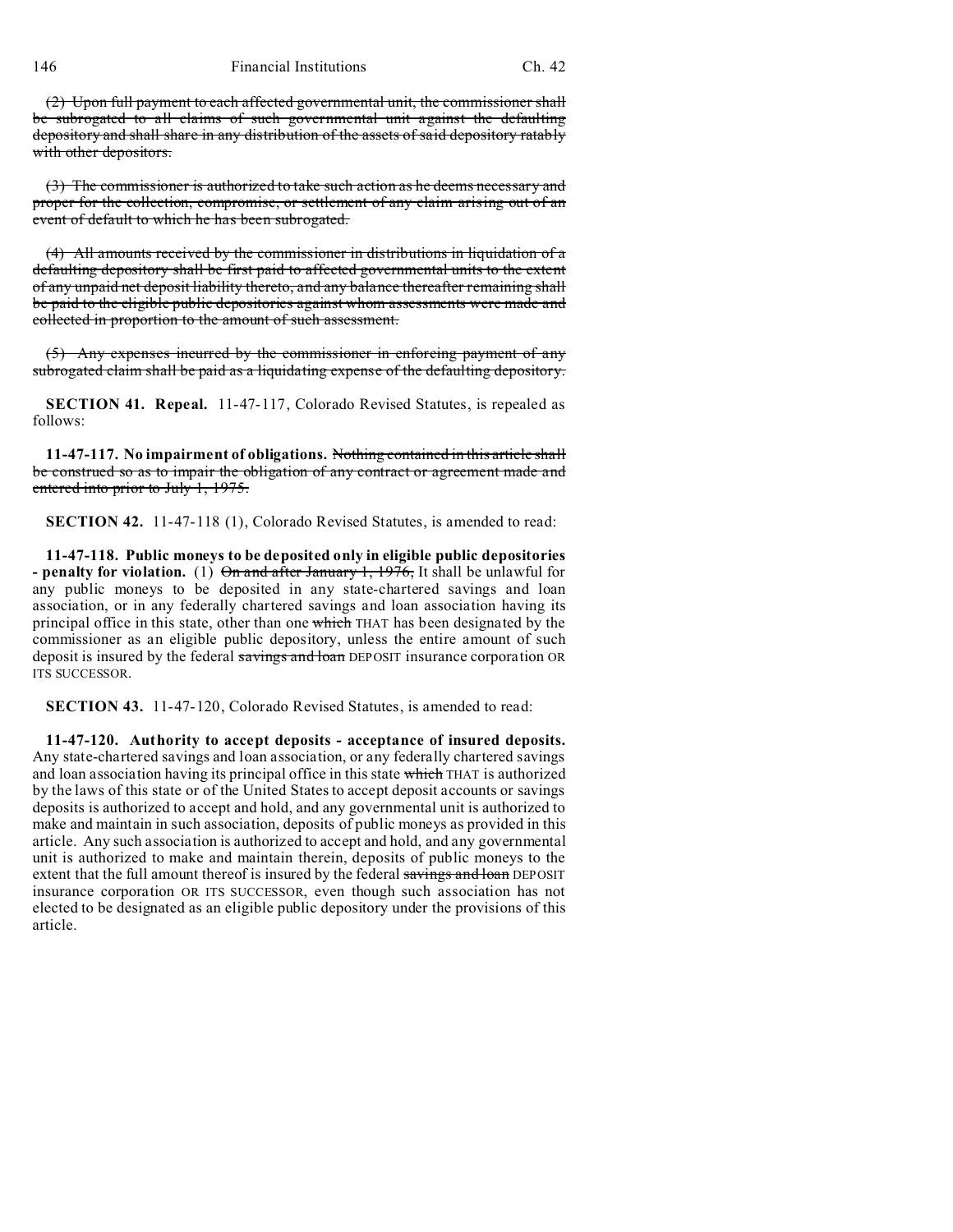**SECTION 44. Repeal.** 11-105-601 (2), Colorado Revised Statutes, is repealed as follows:

**11-105-601. Legislative declaration.** (2) In order to provide equality among financial institutions, the banking board and the financial services board shall monitor and require reports on the activities of each financial institution conducting business at a location in Colorado.

**SECTION 45.** 11-105-602 (3) (c), Colorado Revised Statutes, is amended to read:

**11-105-602. Financial institutions - branches allowed - conversion of financial institutions to branches - acquisitions.** (3) (c) The banking board and the commissioner FINANCIAL SERVICES BOARD shall adopt policies and procedures by rule no more restrictive than federal regulatory policies and procedures relative to application and approval NOTICE of branches to be established under this subsection (3).

**SECTION 46.** 11-105-605 (2) and (3), Colorado Revised Statutes, are amended to read:

**11-105-605. Rule-making by banking board and financial services board.** (2) The state commissioner of financial services BOARD shall promulgate and adopt such rules as are necessary to accomplish the purposes of this part 6.

(3) The banking board and the state commissioner of financial services BOARD shall coordinate their rule-making that implements the provisions of this part 6 so that the procedures and time periods are the same for each type of financial institution to make application for GIVE NOTICE OF a branch thereunder.

**SECTION 47.** 12-13-113, Colorado Revised Statutes, is amended to read:

**12-13-113. Article does not apply to facilities licensed by department of public health and environment.** The provisions of this article shall not apply to any hospital or other facility which THAT the department of public health and environment is authorized to license pursuant to part 1 of article 1 and part 1 of article 3 of title 25, C.R.S.; EXCEPT THAT NURSING CARE FACILITIESANDASSISTED LIVING RESIDENCES THAT ARE PART OF THE FACILITY OF A PROVIDER AS DEFINED IN SECTION 12-13-101 SHALL BE SUBJECT TO THE PROVISIONS OF THIS ARTICLE.

**SECTION 48. Repeal.** 24-34-104 (34) (c), Colorado Revised Statutes, is repealed as follows:

**24-34-104. General assembly review of regulatory agencies and functions for termination, continuation, or reestablishment.** (34) The following agencies, functions, or both, shall terminate on July 1, 2004:

(c) The division of financial services, created by article 44 of title 11, C.R.S.;

**SECTION 49.** 24-34-104 (44), Colorado Revised Statutes, is amended BY THE ADDITION OF A NEW PARAGRAPH to read: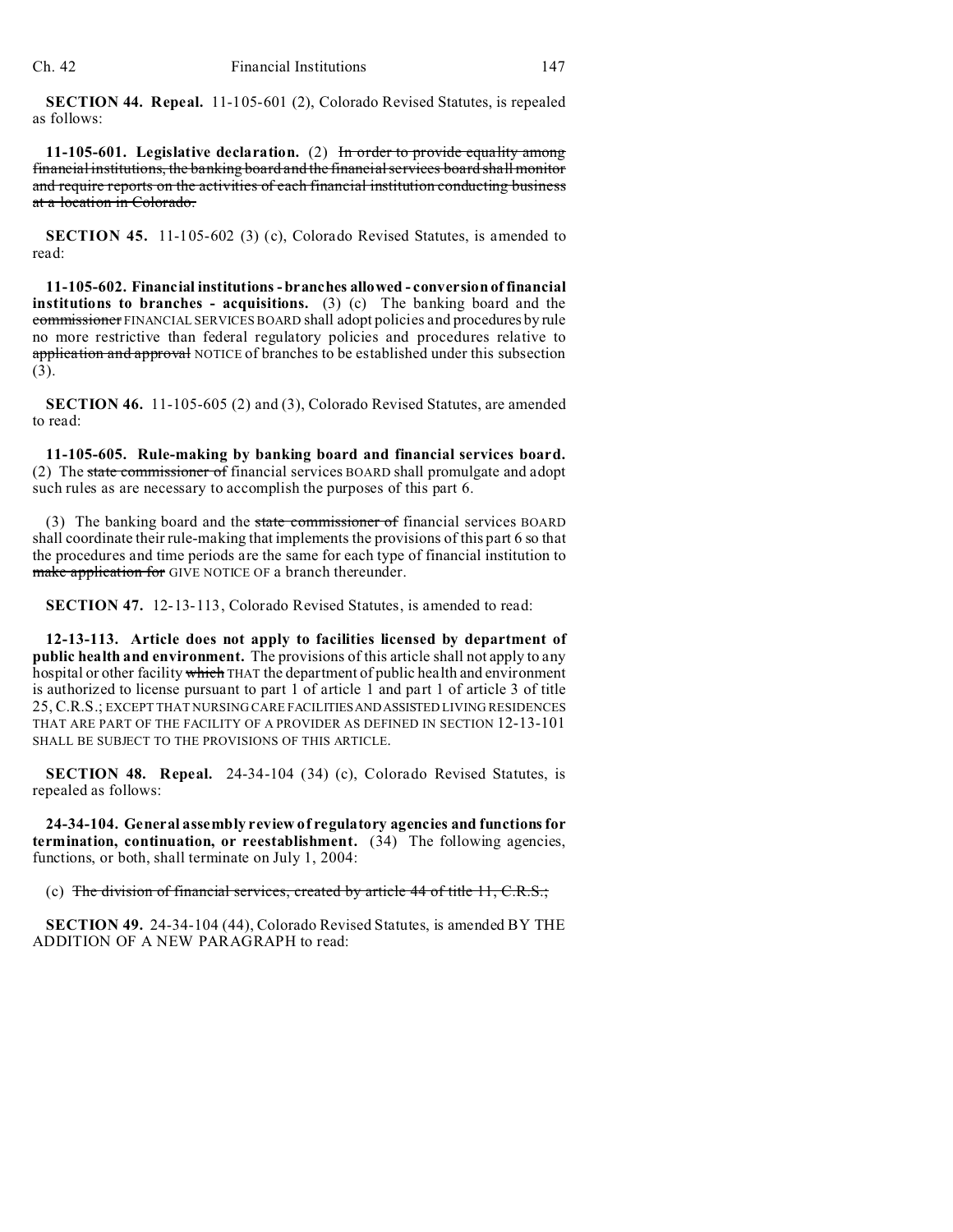**24-34-104. General assembly review of regulatory agencies and functions for termination, continuation, or reestablishment.** (44) The following agencies, functions, or both, shall terminate on July 1, 2013:

(g) THE DIVISION OF FINANCIAL SERVICES, CREATED BY ARTICLE 44 OF TITLE 11, C.R.S.

**SECTION 50.** 8-42-122, Colorado Revised Statutes, is amended to read:

**8-42-122. Minor dependents - safeguarding payments.** In all cases of death where the dependents are minor children, it shall be sufficient for the surviving spouse or a friend to make application and claim on behalf of the minor children. The director, for the purpose of protecting the rights and interests of any dependents whom the director deems incapable of fully protecting their own interests, may deposit the payments in any type of account in state or national banks insured by the federal deposit insurance corporation OR ITS SUCCESSOR, savings and loan associations which THAT are insured by the federal savings and loan DEPOSIT insurance corporation OR ITS SUCCESSOR, or credit unions which THAT are insured by the national credit union share insurance fund and may otherwise provide for the manner and method of safeguarding the payments due such dependents in such manner as the director sees fit.

**SECTION 51.** 10-3-216 (1) (f) (II), Colorado Revised Statutes, is amended to read:

**10-3-216. First liens on real property.** (1) Domestic insurance companies may invest in loans secured by first liens on real property, subject to the following provisions:

(f) The entire obligation secured by a first lien on real estate shall be owned by the company; except that the company may own such an obligation in common with other participants if, at the time of the company's investment, each participant is:

(II) A savings and loan association whose members are insured by the federal savings and loan DEPOSIT insurance corporation or any successor agency thereto;

**SECTION 52.** 10-15-108 (1), Colorado Revised Statutes, is amended to read:

**10-15-108. Standard for investments by trustees.** (1) Savings and loan associations acting as trustees under the terms of this article shall invest trust funds as otherwise authorized under the laws of this state relating to the investment of funds by savings and loan associations and the federal law governing such investments, but savings and loan associations shall accept trust funds only to the extent that the full amount thereof is insured by the federal savings and loan DEPOSIT insurance corporation OR ITS SUCCESSOR.

**SECTION 53.** 11-40-102 (12.5), Colorado Revised Statutes, is amended to read:

**11-40-102. Definitions.** As used in articles 40 to 46 of this title, unless the context otherwise requires: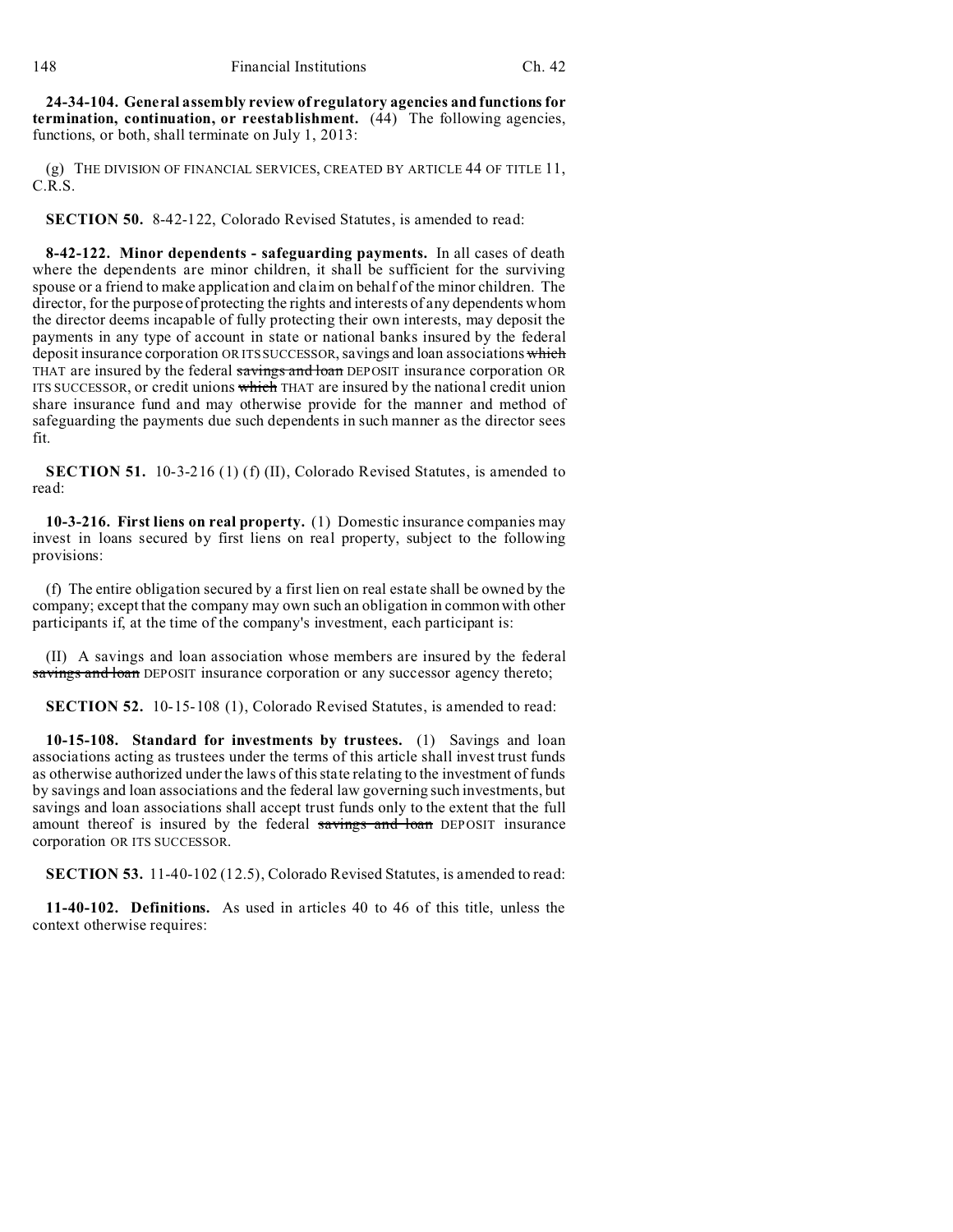## Ch. 42 Financial Institutions 149

(12.5) "Net worth" includes the sum of all reserve accounts, undivided profits, permanent stock, preferred stock, and surplus, the principal amount of any subordinated debt securities, and any other account or item included as net worth by regulation of the commissioner or by any law, rule, regulation, order, or decision of the federal savings and loan DEPOSIT insurance corporation OR ITS SUCCESSOR or any other state or federal agency that is applicable to federal savings and loan associations.

**SECTION 54.** 11-41-114 (1) (e) and (1) (f), Colorado Revised Statutes, are amended to read:

**11-41-114. How funds invested.** (1) Any savings and loan association may invest any portion of its funds in any of the following:

(e) Bonds or debentures issued by the federal savings and loan DEPOSIT insurance corporation OR ITS SUCCESSOR in accordance with the provisions of Title IV of the "National Housing Act", and any amendments thereto;

(f) Insured shares of savings and loan associations to the extent that each investment is insured by the federal savings and loan DEPOSIT insurance corporation OR ITS SUCCESSOR and uninsured shares of savings and loan associations but not to exceed ten thousand dollars in any one uninsured association, if such associations are incorporated under the laws of this state or the federal government and are doing business in this state and if such associations are functioning and operating without any restrictions imposed by order of the commissioner or federal home loan bank administration;

**SECTION 55.** 11-41-119 (1), Colorado Revised Statutes, is amended to read:

**11-41-119. Loans to members and other loans.** (1) An association may invest any portion of its funds in loans to its members, secured by first lien trust deeds or mortgages upon improved real estate; except that additional loans or advances on the same property secured by additional encumbrances shall be deemed to be first liens for the purposes of articles 40 to 46 of this title, unless an intervening lien has been recorded, and upon the shares issued by such association, or upon both such securities; and except that, only in the case of an association not subject to regulation by the federal savings and loan DEPOSIT insurance corporation OR ITS SUCCESSOR, no one loan can be made in excess of five percent of the gross assets of the association at the close of the preceding month, nor in any event shall the total of loans in excess of fifty thousand dollars exceed twenty percent of the gross assets of the association at the close of the preceding month.

**SECTION 56.** 11-41-121 (1.5) (a) (I), (1.5) (a) (II) (A), (1.5) (a) (II) (B), and (1.5) (a) (II) (C), Colorado Revised Statutes, are amended to read:

**11-41-121. Merger, consolidation, and transfer.** (1.5) (a) A domestic association may merge with a foreign association and, subject to the limitations specified in this subsection (1.5), notwithstanding any other provision of articles 40 to 46 of this title to the contrary, if the association proposing to merge with a domestic association is a foreign association, the foreign association shall, in addition to submitting all information pertinent to the evaluation of the application under this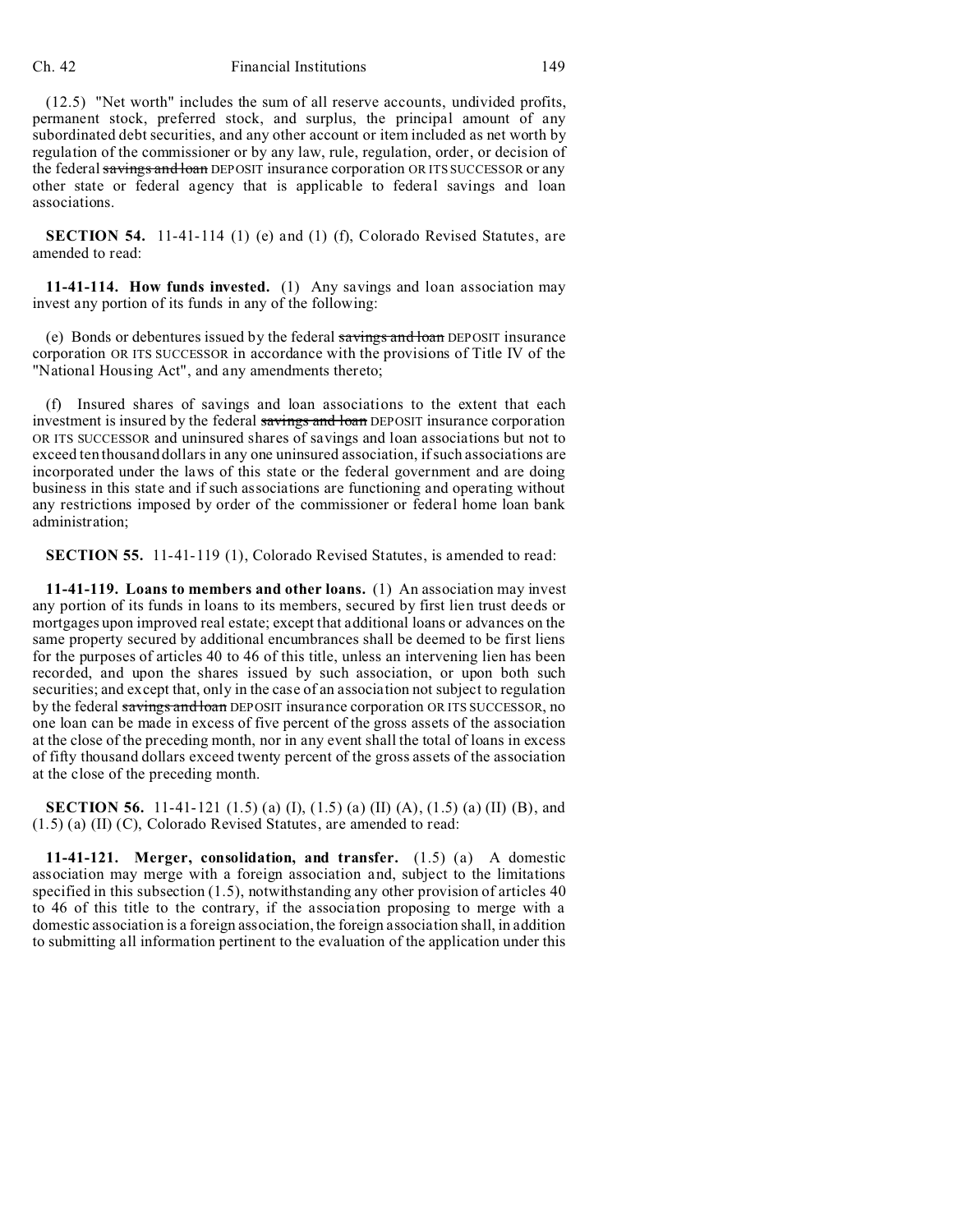section that the commissioner may require together with all applicable fees:

(I) The foreign association seeking the merger shall have deposits that it may hold insured by the federal savings and loan DEPOSIT insurance corporation OR ITS SUCCESSOR in accordance with the provisions of section 11-41-117; and

(II) The foreign association shall be in compliance with the capital requirements specified in this subparagraph (II) as follows:

(A) On and after January 1, 1991, but prior to January 1, 1992, the foreign association shall have a ratio of total capital to total assets of not less than four percent or the prevailing regulatory capital requirement established by the federal savings and loan insurance corporation, whichever is greater;

(B) On and after January 1, 1992, but prior to January 1, 1993, the foreign association shall have a ratio of total capital to total assets of not less than five percent or the prevailing regulatory capital requirements established by the federal savings and loan insurance corporation, whichever is greater;

(C) On and after January 1, 1993, the foreign association shall have a ratio of total capital to total assets of not less than six percent or the prevailing regulatory capital requirements established by the federal savings and loan DEPOSIT insurance corporation OR ITS SUCCESSOR, whichever is greater; and

**SECTION 57.** The introductory portion to 11-41-133 (6) (a) and 11-41-133 (6) (a) (I), (6) (a) (II) (A), (6) (a) (II) (B), and (6) (a) (II) (C), Colorado Revised Statutes, are amended to read:

**11-41-133. Acquisition of majority control over an existing association**  definitions. (6) (a) A domestic association may, subject to any applicable regulations of the federal savings and loan DEPOSIT insurance corporation OR ITS SUCCESSOR, invest in an association which THAT is domiciled or conducts its principal operations in another state and acquire control of such association, and notwithstanding any other provision of articles 40 to 46 of this title to the contrary, if the entity proposing to acquire control of a domestic association is a foreign association, the foreign association shall, in addition to submitting all information pertinent to the evaluation of the application under this section that the commissioner may require together with all applicable fees, meet the following criteria:

(I) The foreign association seeking the acquisition shall have deposits that it may hold insured by the federal savings and loan DEPOSIT insurance corporation OR ITS SUCCESSOR in accordance with the provisions of section 11-41-117; and

(II) The foreign association shall be in compliance with the capital requirements specified in this subparagraph (II) as follows:

(A)  $\Theta$ n and after January 1, 1991, but prior to January 1, 1992, the foreign association shall have a ratio of total capital to total assets of not less than four percent or the prevailing regulatory capital requirement established by the federal savings and loan insurance corporation, whichever is greater;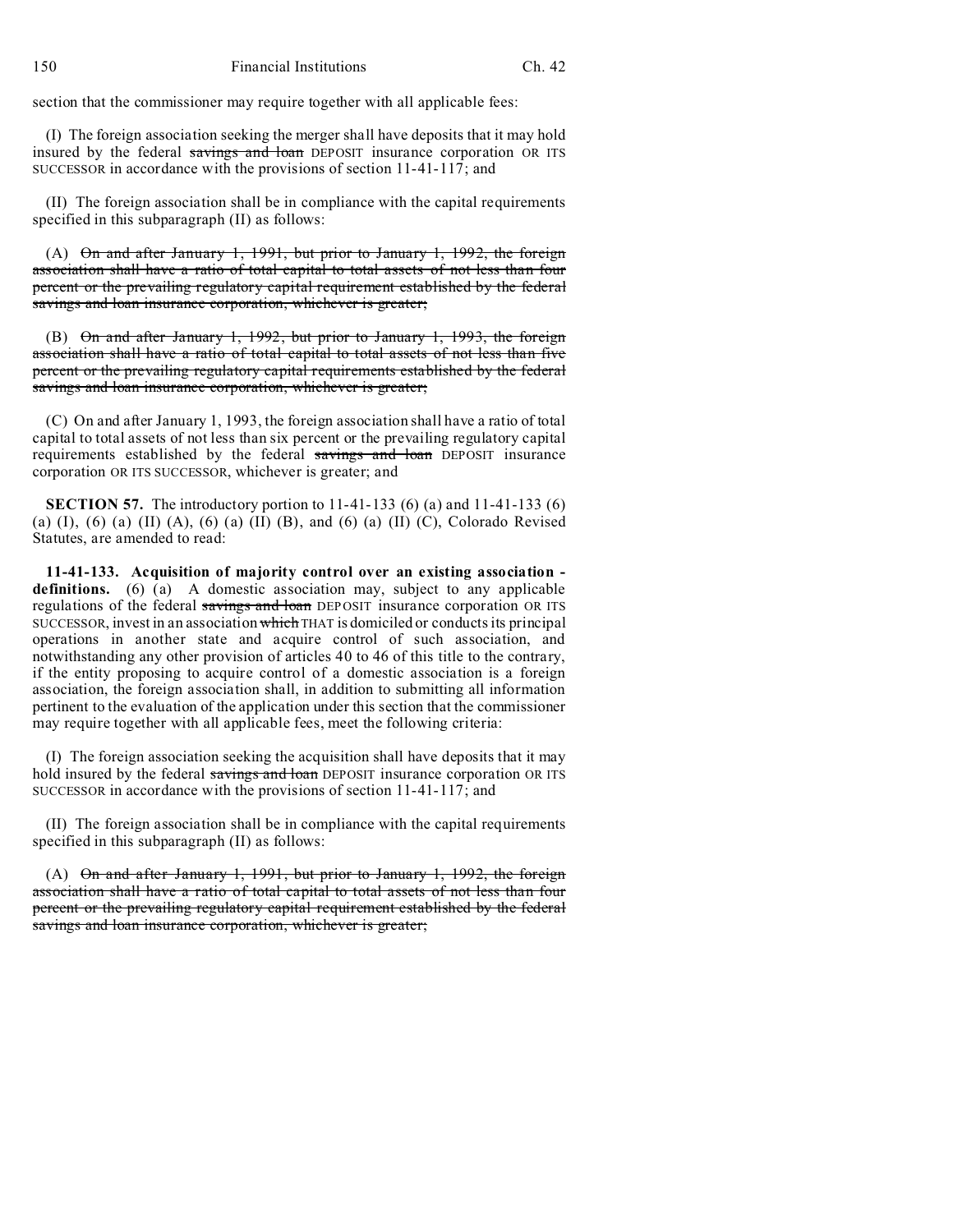(B) On and after January 1, 1992, but prior to January 1, 1993, the foreign association shall have a ratio of total capital to total assets of not less than five percent or the prevailing regulatory capital requirements established by the federal savings and loan insurance corporation, whichever is greater;

(C) On and after January 1, 1993, the foreign association shall have a ratio of total capital to total assets of not less than six percent or the prevailing regulatory capital requirements established by the federal savings and loan DEPOSIT insurance corporation OR ITS SUCCESSOR, whichever is greater; and

**SECTION 58. Repeal.** 11-42-111 (2), Colorado Revised Statutes, is repealed as follows:

**11-42-111. Reserves and distribution of earnings.** (2) Each savings and loan association whose accounts are insured by the federal savings and loan insurance corporation shall set up and maintain a federal insurance reserve as provided in the rules and regulations for insurance of accounts. In the event of termination of the status of an association as an insured institution, the federal insurance reserve shall be transferred to and become a part of the contingent reserve of the association.

**SECTION 59.** 11-42-125 (9), Colorado Revised Statutes, is amended to read:

**11-42-125. Associations authorized to accept deposit accounts.** (9) Savings deposits in a deposit association shall be evidenced by such certificates, account books, or passbooks as the association could issue or would be required to issue for a corresponding share account if it were not a deposit association; but any such certificate, account book, or passbook shall be modified so as to clearly reveal that the interest or obligation evidenced thereby is a savings deposit and not a share or share account in the issuing association. The term "invested capital", as applied to a deposit association, shall include the certificate values of all savings deposits therein. A deposit association may accept such one or more types of savings deposits as are permitted by the bylaws of the association, if such deposits are of a type and kind which THAT may be accepted by savings and loan associations insured by the federal savings and loan DEPOSIT insurance corporation or its successor.

**SECTION 60.** 11-44-109 (1), Colorado Revised Statutes, is amended to read:

**11-44-109. Examination by commissioner - procedure - penalty.** (1) The commissioner, in person or by his deputy or one or more of his OR HER employees, at such intervals as he THE COMMISSIONER shall determine to be necessary or desirable in order to ascertain that each association is conducting its business in a safe and authorized manner, shall visit the home office and such branch offices as he THE COMMISSIONER deems necessary and examine into the affairs of every domestic association doing business in this state. His THE COMMISSIONER'S deputy or any employee of the commissioner, before being entitled to make such examination, shall produce under the hand and seal of the commissioner his OR HER authority to make such examination. The commissioner and his deputy have the power to administer oaths and to examine under oath any director, officer, employee, or agent of any association concerning the business and affairs thereof. If the association has neither been audited by a registered or certified public accountant, in such manner and by auditors satisfactory to the commissioner, within the twelve-month period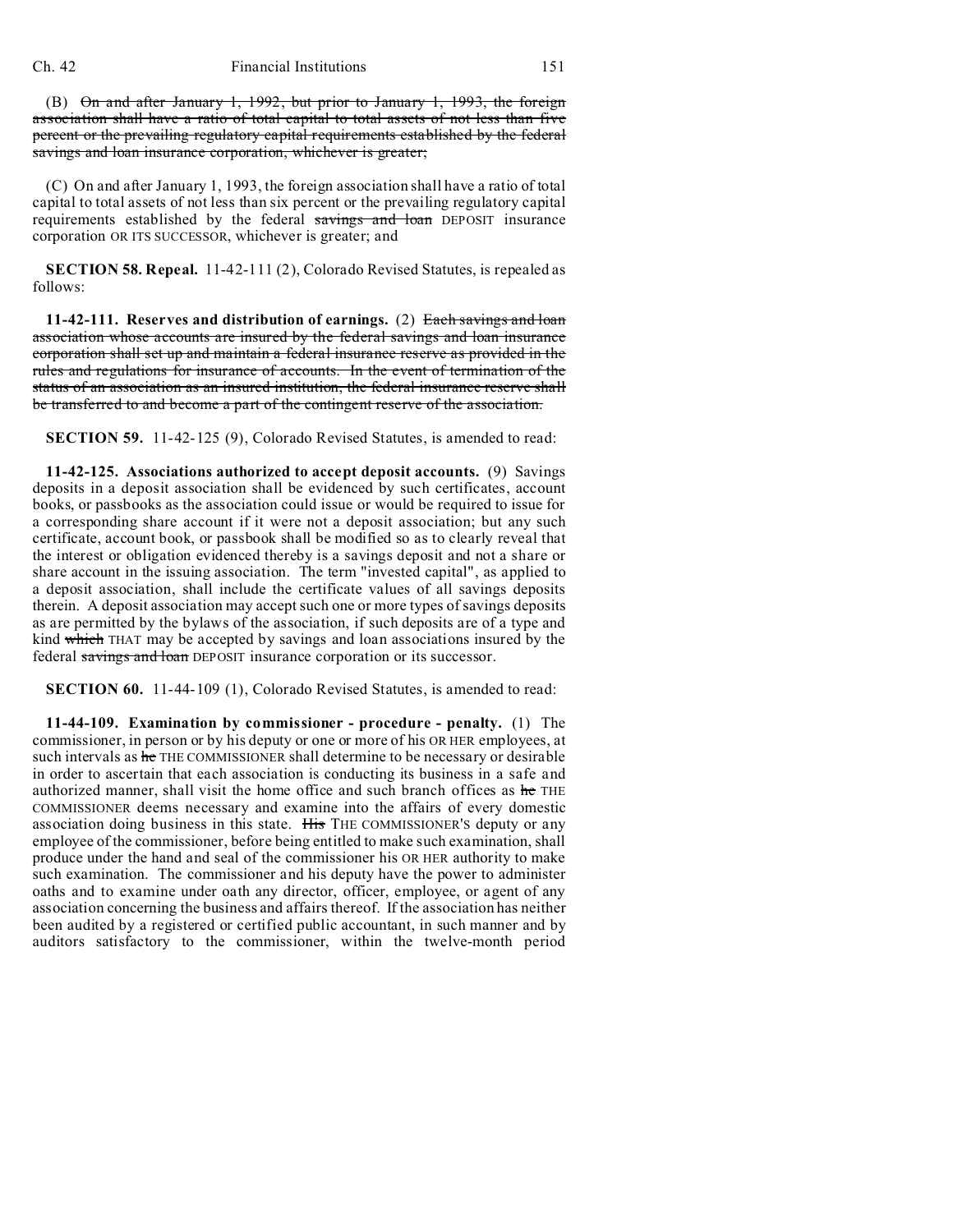152 Financial Institutions Ch. 42

immediately preceding the date of such examination or within the period that has elapsed since such last preceding examination, whichever is greater, nor adopted and maintained an internal audit program acceptable to the federal savings and loan DEPOSIT insurance corporation OR ITS SUCCESSOR and the division, the examination by the division shall include an audit. The cost, as computed by the division, of any such audit shall be paid by the association audited; except that there shall be no charge by the division for making an audit when such audit has been made by reason of collaboration as provided in section 11-41-117.

**SECTION 61.** 11-44-110.5, Colorado Revised Statutes, is amended to read:

**11-44-110.5. Supervisory mergers.** As a condition to allowing an association to resume business, the commissioner may require the association to merge with a domestic, foreign, or federal savings and loan association. In the case of such a supervisory merger initiated by the commissioner or the federal savings and loan DEPOSIT insurance corporation OR ITS SUCCESSOR, the provisions of section 11-43-101 shall not apply.

**SECTION 62.** 11-44-112, Colorado Revised Statutes, is amended to read:

**11-44-112. Appointment of commissioner as receiver - assignment for benefit of creditors prohibited.** Upon application to the district court, the commissioner may be appointed the receiver to operate a savings and loan association when such appointment is necessary to avoid the association's assets becoming impaired or when the association is operating in an unsafe manner. In lieu of the commissioner being appointed a receiver or liquidator, the federal savings and loan DEPOSIT insurance corporation OR ITS SUCCESSOR, or an insurer authorized to insure obligations or accounts pursuant to articles 40 to 47.5 of this title, may be tendered an appointment as receiver or liquidator. For the purposes of rule 98 of the Colorado rules of civil procedure, venue of the commissioner is in the city and county of Denver. No savings and loan association shall make an assignment for the benefit of creditors.

**SECTION 63.** 11-47-112 (1), Colorado Revised Statutes, is amended to read:

**11-47-112. Power and authority of financial services board.** (1) The commissioner shall have specific power and authority to require any eligible public depository to furnish, him, at any time, such information as he THE COMMISSIONER may request or demand concerning the amount of public deposits held by it, the portion thereof which THAT is insured by the federal savings and loan DEPOSIT insurance corporation OR ITS SUCCESSOR, the amount of its capital funds, and the nature, amount, market value, and location of the eligible collateral maintained or pledged by it to secure said deposits.

**SECTION 64.** 12-12-109 (1), Colorado Revised Statutes, is amended to read:

**12-12-109. Endowment care fund.** (1) A cemetery authority of an endowment care cemetery shall establish an irrevocable endowment care fund for each endowment care cemetery owned, maintained, or operated by it in a state bank or trust company authorized to act as fiduciary and under the supervision of the banking board or in a national banking association authorized to act as fiduciary OR IN A STATE OR FEDERALLY CHARTERED SAVINGS AND LOAN ASSOCIATION AUTHORIZED TO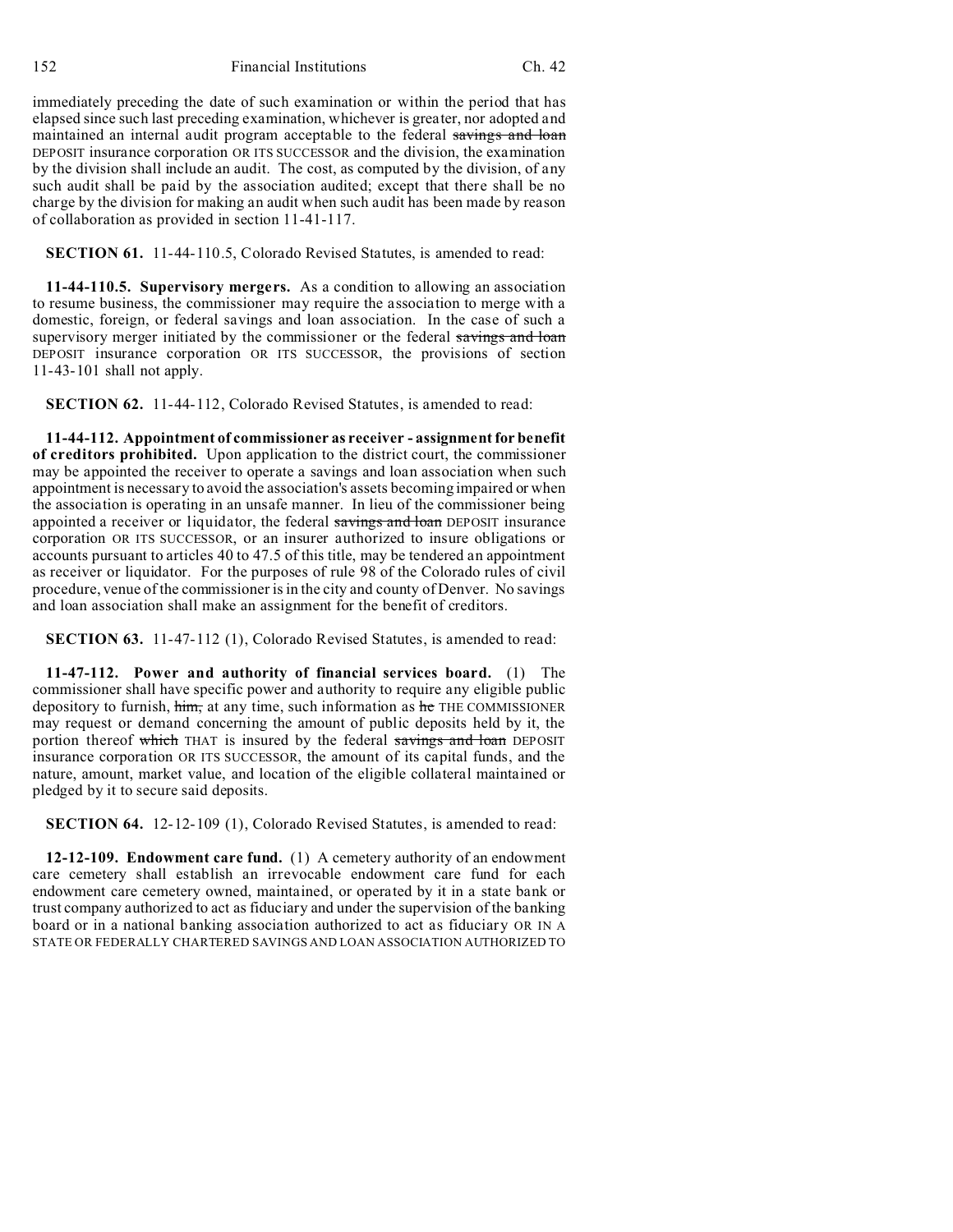ACT AS A FIDUCIARY. Such endowment care fund shall be invested in investments lawful for trustees, which shall not include investments in nor mortgages on property owned or contracted for by the cemetery authority or any owned or affiliated company.

**SECTION 65.** 23-3.1-216 (1), Colorado Revised Statutes, is amended to read:

**23-3.1-216. Investment of funds.** (1) Funds of the authority, including the moneys held in the Colorado student obligation bond authority fund created in section 23-3.1-205.4, may be invested in securities meeting the investment requirements established in part 6 of article 75 of title 24, C.R.S.; in certificates of deposit or time deposits constituting direct obligations of any bank or savings and loan association in Colorado that may be made only in those certificates of deposit or time deposits in banks or savings and loan associations that are insured by the federal deposit insurance corporation or federal savings and loan insurance corporation ITS SUCCESSOR and may not exceed the maximum of such insurance unless such banks or savings and loan associations are eligible public depositories and such excess is secured by a pledge of eligible collateral as required by either article 10.5 or article 47 of title 11, C.R.S.; or in obligations of the student loan marketing association or any successor organization. Any such securities may be purchased at the offering or market price at the time of such purchase. Funds of the authority may be invested with such maturities as determined by the state treasurer, based upon the advice and recommendations of the authority, if such maturities are on a date or dates prior to the time when, in the judgment of the state treasurer, based upon the advice and recommendations of the authority, the funds so invested will be required for expenditure. The express judgment of the authority as to the time when any funds will be required for expenditure or be redeemable is final and conclusive.

**SECTION 66.** 23-15-122, Colorado Revised Statutes, is amended to read:

**23-15-122. Investment of funds.** The authority may invest the proceeds from the sale of a series of bonds or any funds related to the series in such securities and other investments, whether or not any such investment or reinvestment is authorized under any other law of this state, as may be provided in the proceedings under which the series of bonds are authorized to be issued, including but not limited to the following: Bonds or other obligations of the United States; bonds or other obligations, the payment of the principal and interest of which is unconditionally guaranteed by the United States; obligations issued or guaranteed as to principal and interest by any agency or person controlled or supervised by and acting as an instrumentality of the United States pursuant to authority granted by the congress of the United States; obligations issued or guaranteed by any state of the United States or any political subdivision of any such state; prime commercial paper; prime finance company paper; bankers' acceptances drawn on and accepted by commercial banks; repurchase agreements fully secured by obligations issued or guaranteed as to principal and interest by the United States or by any person controlled or supervised by and acting as an instrumentality of the United States pursuant to authority granted by the congress of the United States; or certificates of deposit or time deposits issued by commercial banks or savings and loan associations which THAT are insured by the federal deposit insurance corporation or the federal savings and loan insurance corporation, if then in existence ITS SUCCESSOR. The authority may invest any other funds in the securities as provided in this section and with such maturities as the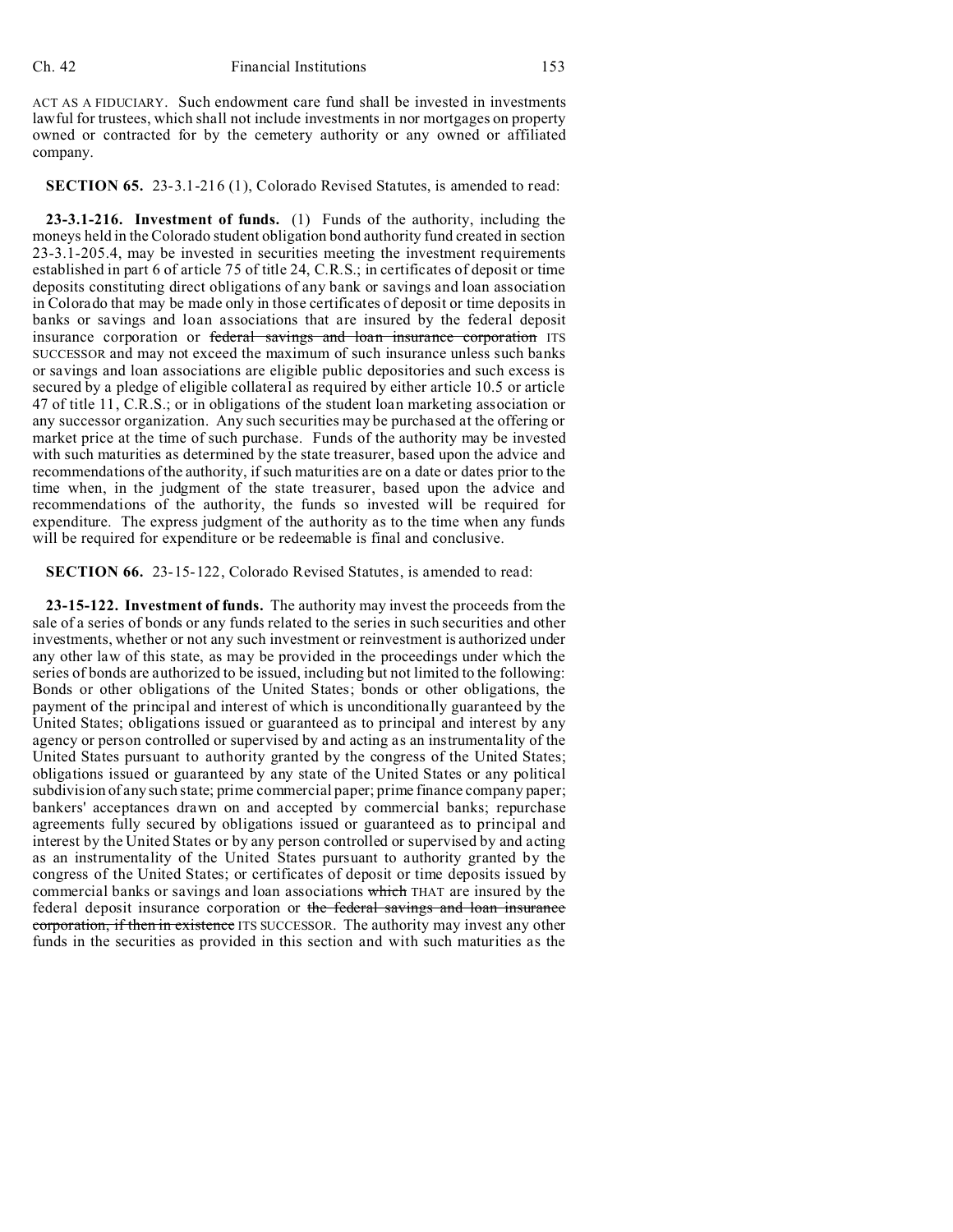authority shall determine if such maturities are on a date or dates prior to the time that, in the judgment of the authority, the funds so invested will be required for expenditure. The express judgment of the authority as to the time that any funds will be required for expenditure or be redeemable is final and conclusive.

**SECTION 67.** 24-36-112 (1), Colorado Revised Statutes, is amended to read:

**24-36-112. Deposits in savings and loan associations.** (1) Subject to the requirements of subsection (4) of this section, the state treasurer is authorized to deposit state moneys with any state-chartered savings and loan association, or federally chartered savings and loan association having its principal office in this state, for fixed periods of time not exceeding three years, at such rate of interest as may be negotiated from time to time, but in no event shall any such deposit be in excess of the amount insured by the federal savings and loan DEPOSIT insurance corporations OR ITS SUCCESSOR, unless such savings and loan association has been designated as an eligible public depository by the state commissioner of financial services, pursuant to the provisions of article 47 of title 11, C.R.S.

**SECTION 68.** 24-75-603 (1) and (2), Colorado Revised Statutes, are amended to read:

**24-75-603. Depositories.** (1) It is lawful for the state of Colorado and any of its institutions and agencies, counties, municipalities, and districts, and any other political subdivision of the state, and any department, agency, or instrumentality thereof, or any political or public corporation of the state, whenever any of the foregoing have funds, and for any bank, savings and loan association, industrial bank, credit union, fraternal benefit society, trust deposit and security company, trust company, or any other financial institution operating under the laws of this state having funds in their possession or custody, respectively, to deposit, or cause to be deposited either by or through the treasurer or such other custodian of funds as may be appointed, such funds so eligible for investment in any state bank, national bank, or state or federal savings and loan association in Colorado which THAT is, at the time the deposit is made, a member of the federal deposit insurance corporation or the federal savings and loan insurance corporation ITS SUCCESSOR to the extent that the deposit is insured by the federal deposit insurance corporation or the federal savings and loan insurance corporation ITS SUCCESSOR or is secured by pledge of eligible collateral as required by statute.

(2) Notwithstanding any provisions of law of this state or any rule or requirement of any political subdivision thereof requiring security for deposits in the form of collateral, surety bond, or any other form, such security for deposits of public funds shall not be required to the extent said deposits are insured by the federal deposit insurance corporation or the federal savings and loan insurance corporation ITS SUCCESSOR.

**SECTION 69.** 24-75-605 (1) (e) and (2) (c), Colorado Revised Statutes, are amended to read:

**24-75-605. Legal investments - cities of twenty-five thousand or more population - limitation in class of investments.** (1) Whenever cities having a population of twenty-five thousand or more, as determined by the last preceding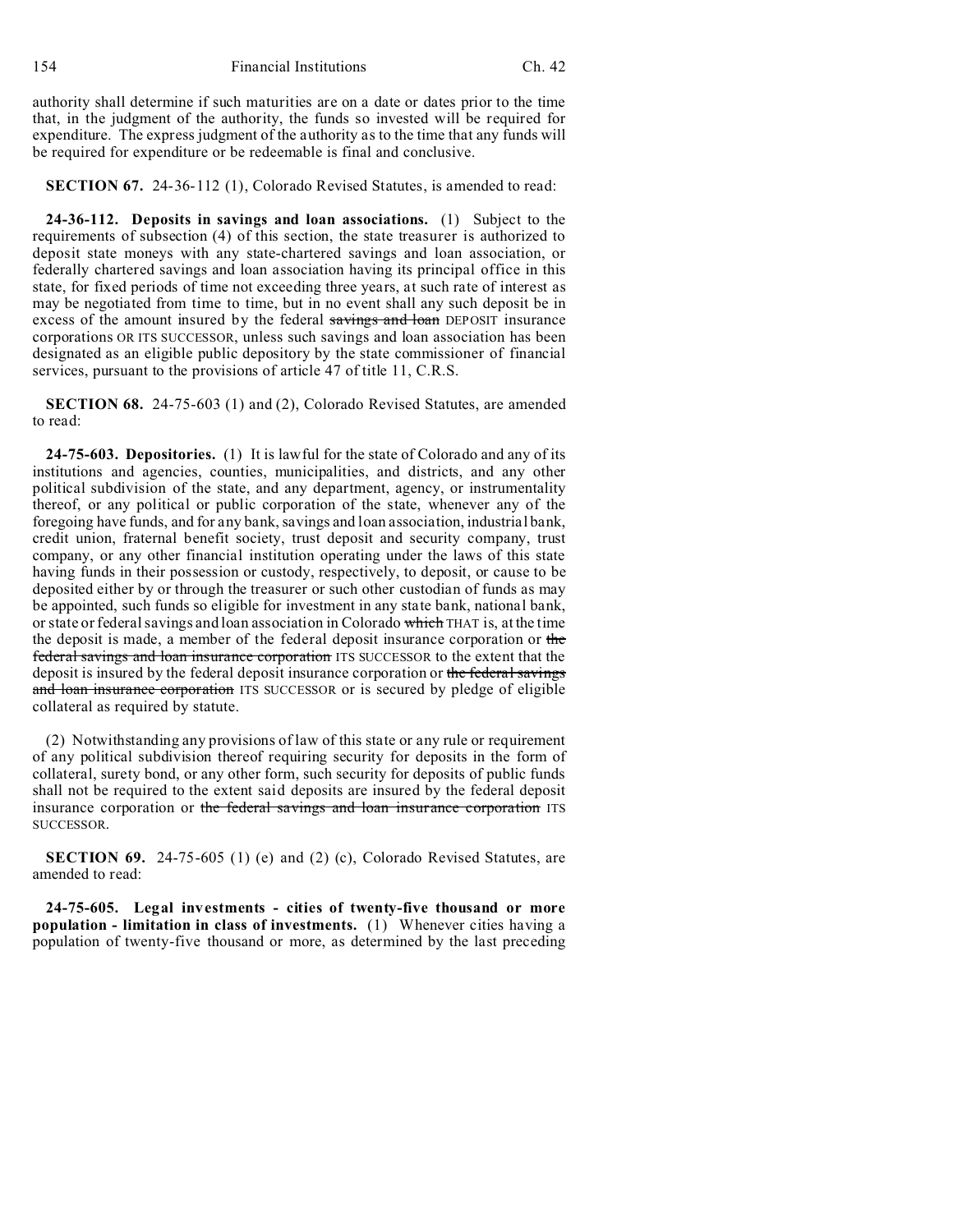## Ch. 42 Financial Institutions 155

federal decennial census, have moneys in policemen's or firefighters' pension funds, or other special funds of said cities, including pension, endowment, and trust funds, whether or not administered by a board or similar authority, it is lawful to invest or reinvest these moneys as set forth in this section if the authorization to invest moneys as provided in this section does not affect the administration of or control over the various funds, to wit:

(e) Class 5. In share certificates for savings accounts in any state or federally chartered savings and loan association in Colorado if said association is a member of the federal savings and loan DEPOSIT insurance corporation OR ITS SUCCESSOR and further if the full amount of each account is insured by the federal savings and loan DEPOSIT insurance corporation OR ITS SUCCESSOR; and in any time certificate of deposit or savings account in any state or national bank in Colorado, which certificates of deposit or savings accounts are fully insured by the federal deposit insurance corporations OR ITS SUCCESSOR;

(2) Investments under this section shall be limited in their acquisition and retention in the above classes of securities so that the aggregate of all investments in each separate fund at any time shall be as follows:

(c) Class 5. In any amount which THAT is fully insured by the federal savings and loan insurance corporation or the federal deposit insurance corporation OR ITS SUCCESSOR.

**SECTION 70.** 24-91-102 (1) (d), Colorado Revised Statutes, is amended to read:

**24-91-102. Definitions.** As used in this article, unless the context otherwise requires:

(1) "Acceptable securities" means:

(d) Certificates of deposit from a state or national bank or a savings and loan association insured by the federal depositinsurance corporation or the federal savings and loan insurance corporation ITS SUCCESSOR and having its principal office in this state.

**SECTION 71.** 25-25-122, Colorado Revised Statutes, is amended to read:

**25-25-122. Investment of funds.** The authority may invest the proceeds from the sale of a series of bonds or any funds related to the series in such securities and other investments, whether or not any such investment or reinvestment is authorized under any other law of this state, as may be provided in the proceedings under which the series of bonds are authorized to be issued, including but not limited to the following: Bonds or other obligations of the United States; bonds or other obligations, the payment of the principal and interest of which is unconditionally guaranteed by the United States; obligations issued or guaranteed as to principal and interest by any agency or person controlled or supervised by and acting as an instrumentality of the United States pursuant to authority granted by the congress of the United States; obligations issued or guaranteed by any state of the United States or any political subdivision of any such state; prime commercial paper; prime finance company paper; bankers acceptances drawn on and accepted by commercial banks; repurchase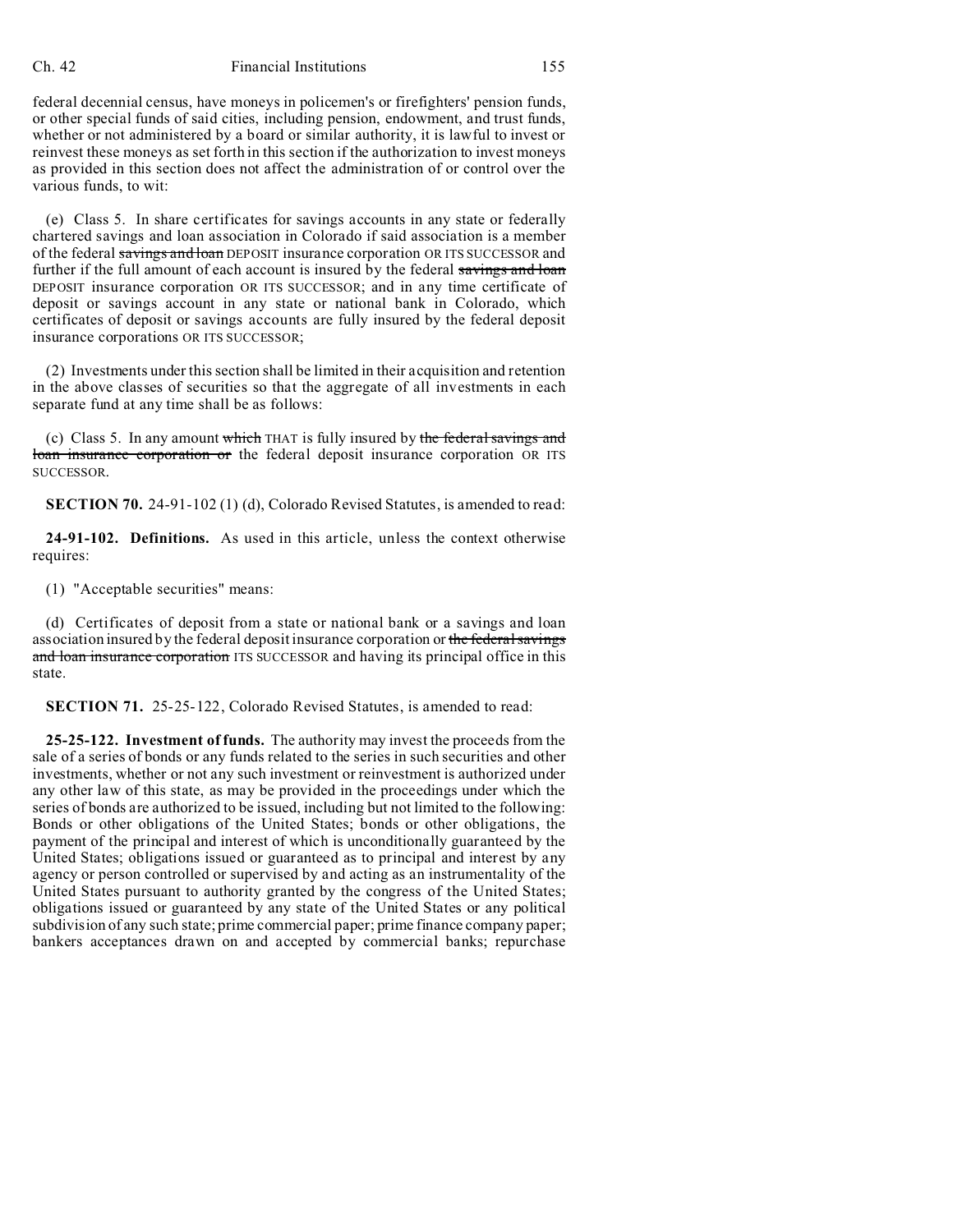156 Financial Institutions Ch. 42

agreements fully secured by obligations issued or guaranteed as to principal and interest by the United States or by any person controlled or supervised by and acting as an instrumentality of the United States pursuant to authority granted by congress of the United States; or certificates of deposit or time deposits issued by commercial banks or savings and loan associations which THAT are insured by the federal deposit insurance corporation or the federal savings and loan insurance corporation, if then in existence ITS SUCCESSOR. The authority may invest any other funds in the securities as provided in this section and with such maturities as the authority shall determine if such maturities are on a date or dates prior to the time that, in the judgment of the authority, the funds so invested will be required for expenditure. The express judgment of the authority as to the time that any funds will be required for expenditure or be redeemable is final and conclusive.

**SECTION 72.** The introductory portion to 28-5-301 (1) (o) and 28-5-301 (1) (o) (I) and (1) (o) (III), Colorado Revised Statutes, are amended to read:

**28-5-301. Legal investments.** (1) It is lawful for any guardian or conservator of minor or incompetent beneficiaries of the veterans administration to invest the funds of the estate or trust or to permit such funds to remain invested in any of the following:

(o) Share, certificate, or savings accounts in any state or federally chartered building or savings and loan association in Colorado which THAT are insured by the federal savings and loan DEPOSIT insurance corporation OR ITS SUCCESSOR if:

(I) The full amount of the account is insured by the federal savings and loan DEPOSIT insurance corporation OR ITS SUCCESSOR;

(III) To the extent that the account ceases to be insured by the federal savings and loan DEPOSIT insurance corporation OR ITS SUCCESSOR, the same is withdrawn or otherwise converted into cash as promptly as the terms of the account will permit. Such account may be evidenced by an entry in a passbook, or by a certificate of investment, or in such other manner as is acceptable to the federal savings and loan DEPOSIT insurance corporation OR ITS SUCCESSOR.

**SECTION 73.** 38-35-125 (1) (b), Colorado Revised Statutes, is amended to read:

**38-35-125. Closing and settlement services - disbursement of funds.** (1) As used in this section, unless the context otherwise requires:

(b) "Financial institution" means an entity that is authorized under the laws of this state, another state, or the United States to make loans and receive deposits and has its deposits insured by the federal deposit insurance corporation the federal savings and loan insurance corporation OR ITS SUCCESSOR or the national credit union share insurance fund.

**SECTION 74. Effective date.** This act shall take effect July 1, 2004.